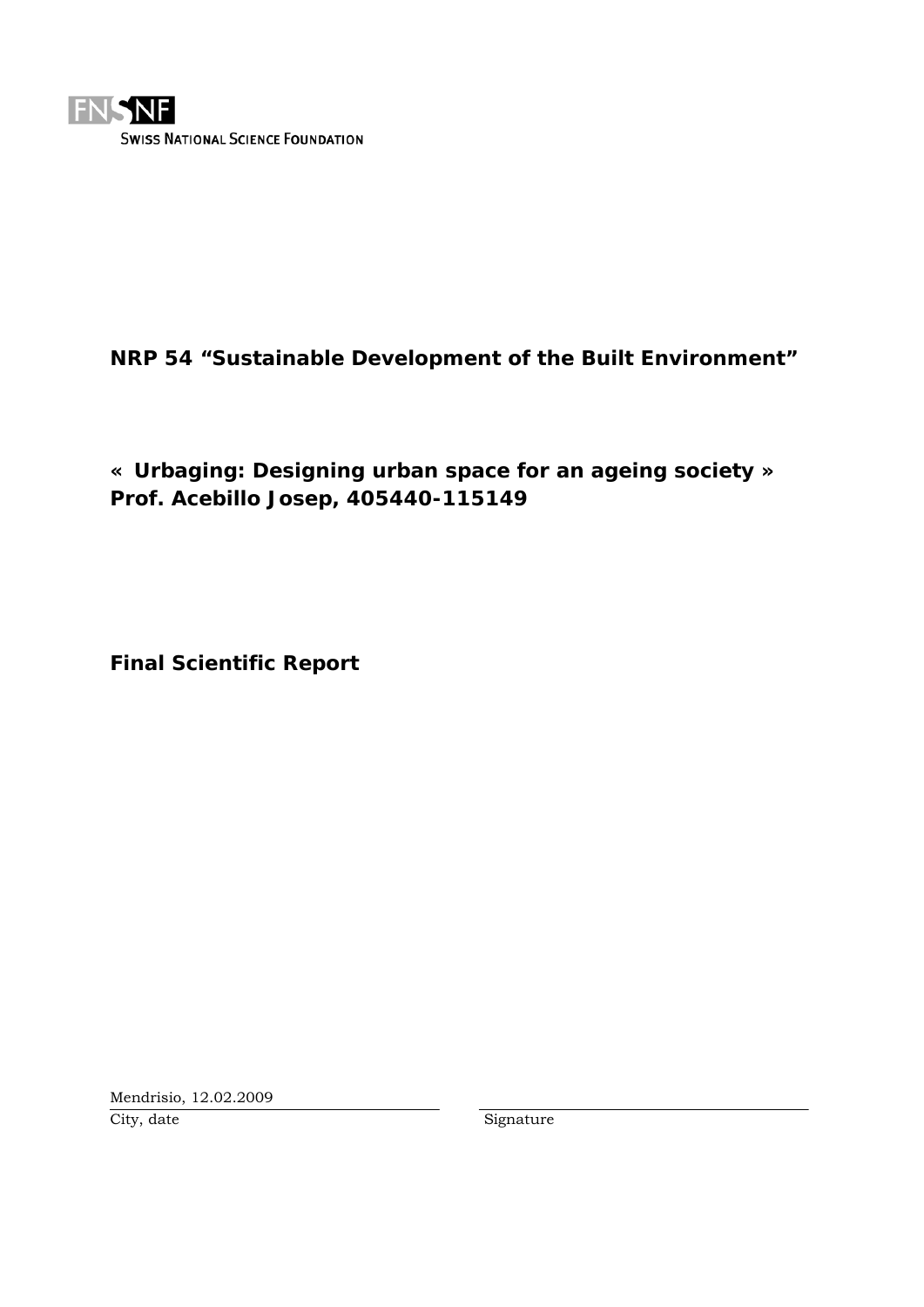**Please complete this form in French, German or English (except part "A. Summary" – see below):** 

# **A. Summary**

-

*Please, submit the summary separately as a Word-file by e-mail.* 

# **B. Objectives and relevance of the research project**

The aim of the research project "Urbaging - Designing urban space for an ageing society<sup>1</sup>" was to assess the adequacy of built environment and public space in two Swiss cities to the needs of the elderly generations, in order to develop strategies able to integrate these requirements in the urban planning and design processes.

The objective was to analyze the ageing issue in a systemic approach and in relationship with the built environment.

Identify the specifics territorial and mobility needs of elders, based on depth knowledge of the communal territory and its intrinsic quality was one of the main challenge of the research.

Urbaging has permitted to study the urban space from an architectural and urban design approach taking in account the needs and the behaviour of elder trough an interdisciplinary approach. The research has developed and deepens a procedure for the analysis of public space and the improvement of its quality. The organization of build environment and its quality have been investigated trough architectural and geographical methods, showing the potentiality of the synergies between disciplines. The different methodological approaches were challenging as to put in perspective the collective and territorial issues with an individual and architectural dimension.

According to sustainable development methodology, beyond the participation, the social, ecological and economic impacts are central criteria to consider. The real improvement of suitability of the build space for elders is possible trough their direct involvement and the commitment of local authorities.

Urbaging has analyzed the use of public places and his accessibility for elderly people in two Swiss cities. This knowledge was used to develop new ideas on planning and project in order to improve the adequacy of these spaces to the needs of elderly people.

The project pursues also the objective to investigate within a project-oriented research a contemporary field in urban studies, that put in direct dialogue social science with architecture.

The significance of the project lies in enabling Swiss cities to cope with the changing demographic structure of their population and the uninterrupted urban growth and urban sprawl. Indirectly, this scenario will bring substantial benefits in reducing costs for elderly services and care and improving the well-being of these groups. A new way of rethinking the

<sup>1 «</sup>*UrbAging: Designing urban space for an aging society*». Prof. Josep Acebillo, Prof. Joachim Schöffel; geographer: Marcello Martinoni e Alma Sartoris (coordinators) and Gian Paolo Torricelli, architect: Enrico Sassi and Elena Molteni; http://www.arch.unisi.ch/icup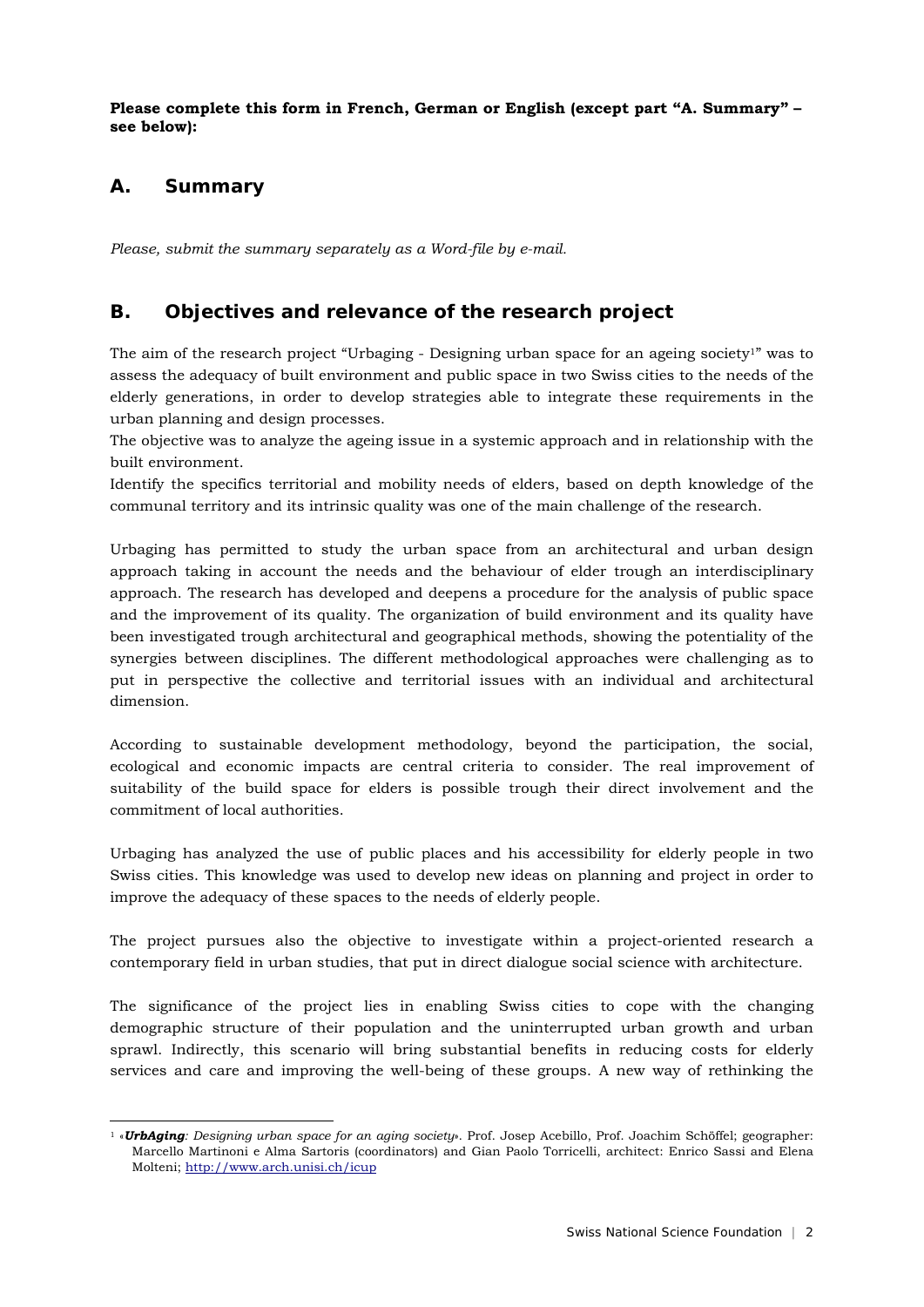territorial organization will help to fight the urban sprawl and reduce transportation needs and environmental impacts of urban development.

The demographic scenario which foresees a strong increase of elderly population  $(1/4)$  of the Swiss population will have more than 65 years in 2040) put under strong pressure urban organization and spaces which have been designed for the needs of the working population and the families. In this context, the project goes beyond the punctual provision of specific services for elderly – for example homecare services, dedicated transportation, etc. – towards the integration of elderly needs in the urban planning.

The major focus placed on the adequacy of the public space, show the intention to deepen a single aspect of the urban territory crossing the different scientific approaches. Assessing an adequacy of the urban spaces, or the city, for older citizen require a more complete and systematic approach, which has to integrate the examination of the residential and commercial space and the availability of services. The relevance of the Urbaging research lies in its methodology and in the importance that play the public space in the assessment of the capacity of a city to generate, maintain and increase the well-being of the citizens.

Urban space faces many different challenges at the same time. The rapid growth of the "cities", that generate the urban sprawl, the demographic shift and the quest for enhancement of quality of life are linked together. The network, linking residential area and public spaces is one of the aspect to be considered. The cities in the next decades will need solid criteria to improve the quality of public space and the efficiency of the urban system in terms of accessibility and intensity. The residential real estate market plays a major rule in the suitability of a urban space: how the urban system is built and where are located the different functions? Focus on ageing society means also the ability to respond to growing social and care service needs. The costs of care service, for instance, depend on the spread of the older population, which is tightly related to functional organization of the space. Focusing on quality of built environment means also to be aware of the importance of intergenerational relationships, that build a stronger and a socially equilibrate society. The build space can encourage those relations at certain conditions. Suitable mix of functions, accessibility to the same places for different social and generational groups are the keys criteria for a build space that participate to the social equilibrium of a society. All this aspects tends in different manners to a more sustainable urban space.

## **C. Research design, theoretical frame, methods and data used**

In the first step, the project has provided an analysis of public spaces, public services and transportation systems, using geographical data, and matching them with data on the distribution of elderly population. Secondly, followed the assessment of needs, uses and satisfaction of elderly with public spaces based on interviews and participatory meetings. The results have been discussed together with representatives of the municipalities, planning authorities and elderly in order to identify the major needs and to evaluate the design options proposed by the project group. The dissemination of the results, thanks to the use of concrete approach and the direct contact with municipalities and interest groups has already started. The dissemination will be further developed after the conclusion of the research, trough publications, conferences and aimed consultancy for public administrations.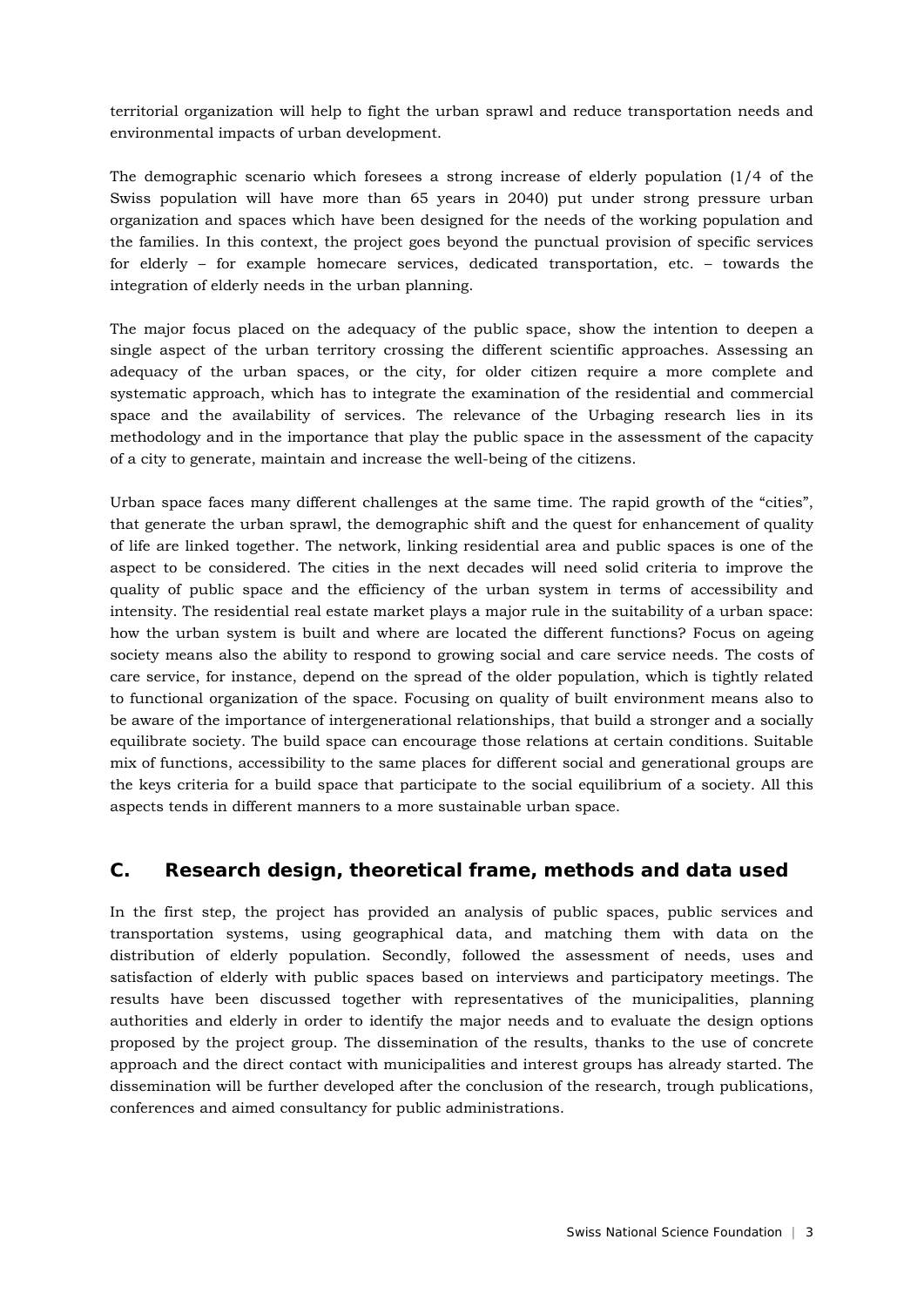The project has followed four steps and linked research questions:

**Step 1 - Localizations** 

- How are distributed the public spaces and the services and in the actual build environment?
- Where live the old and the oldest old?
- How is the accessibility of public spaces by the public transportation system?

## **Step 2 - Uses**

- How are used the public spaces and leisure facilities?
- Is this use satisfactory for the elders (socialization and accessibility)?

## **Step 3 – Adequacy**

• How adequate is the actual build environment (public spaces and its accessibility) for the elders?

## **Step 4 - Proposals**

• Through which projects or management approaches may be improved the suitability of the urban space for elders?

Two main axes have driven the research:

- 1. architectural project: process and concept of public space (typologies, criteria of uses and project, healthy urban planning),
- 2. ageing process : needs and major health issue and its differentiation among elders, social integration and intergenerational relationship.

The interdisciplinary approach used in the research, insist on the necessity to maintain both the systemic and the sectorial perspective. Not only there was interaction of different disciplines on the theoretical aspects, but also on project proposal and during the involvement of inhabitants.

The different practical and theoretical approaches are inserted in the general frame of sustainable development. The age-friendly city means a strong commitment towards the major challenges of the sustainability in our society and in the urban systems. The applied research insists on the continuous confrontation with the reality and its changing needs. The concrete implementation of scientific findings means stronger relationship between science and society, in which participatory tools are helpful.

The multidisciplinary approach involves geographical, architectural and urban sociology methods. The methods used included both quantitative and qualitative approaches.

The research began with a **statistical** and a **geographical** overview of the two case studies. The geo-statistical and territorial data covered a wide amount of topics:

• **demographics analyses** were based on the Swiss national census of 2000 (individual, buildings and domestic economy), which permit a very refined spatial analysis since all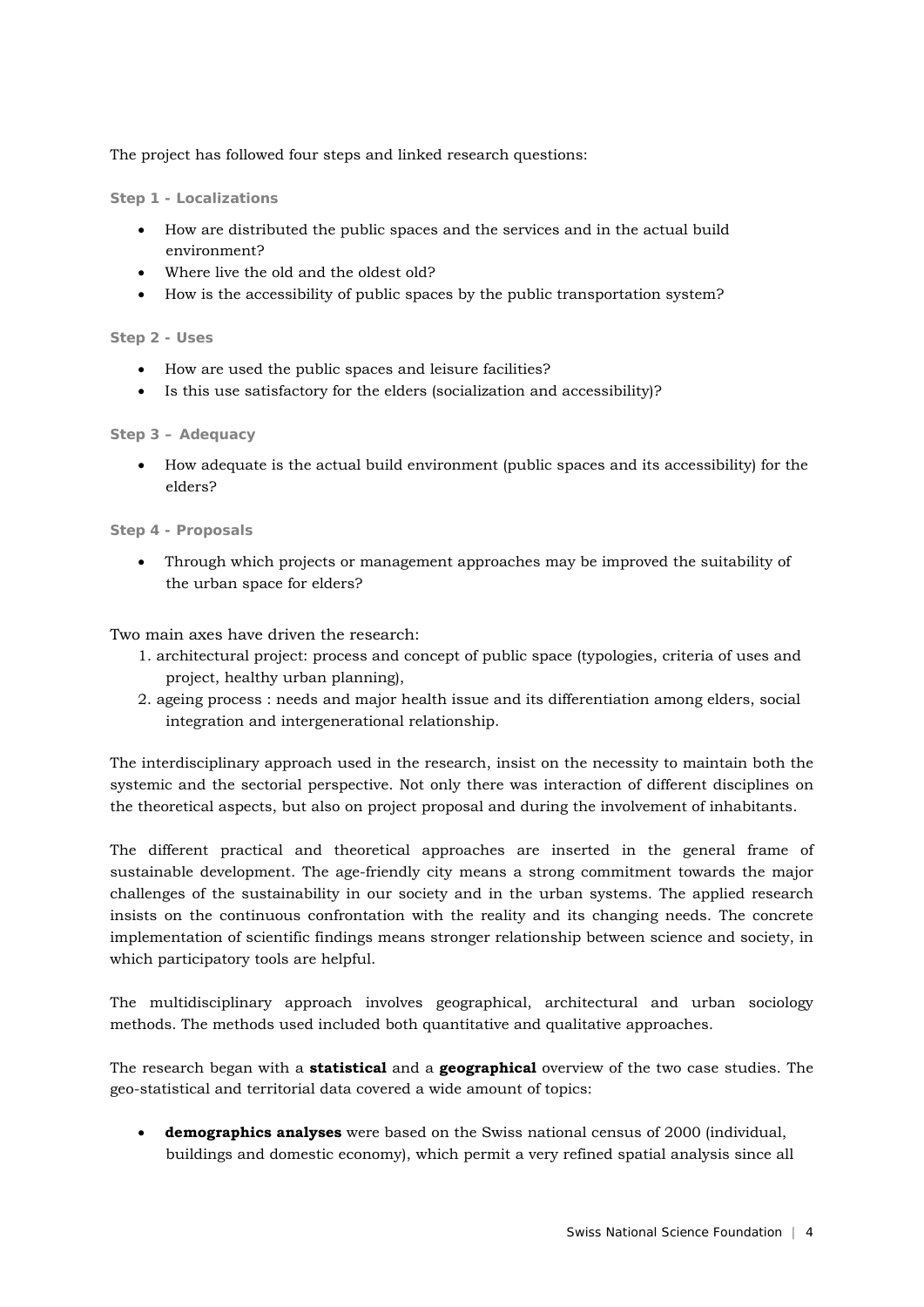the data are geocodified. Variable mapped and analyzed: age, sex, social status, nationality, social or economic activities, recent move, composition of the domestic unity and type of building. With this data, using the IRAP's model of "communal demographic evolution scenario" based on the observed previous population development (birth rate and migrations), we have developed demographic scenario. For a more actual vision we also had access to the up-to-date (2006 and 2007) municipal data of population.

• The **quality of the build environment** included distribution of the public spaces, of the services (Swiss enterprise census: 2001 – 2005) such as: health care, wellness centre, retail trade, sport facilities, restaurants and bars, shopping malls, theatres, cinemas, municipality, municipal libraries, schools. The localization of public spaces concerned places traditionally defined as public space (streets, square and parks). The public transport network crossed with demographic data gave maps of accessibility.

In parallel with the geographical overview an **architectural description** was made on the field on a selection of public spaces. The architectural analysis collected data on physical aspect of the territory (accessibility, comfort, services, playground, toilets, …) and also some idea on the functionality of the different spaces.

**Quantitative and qualitative facts** have been collected trough a written questionnaire sends to a representative sample of the elder population. The investigation permitted to collect data on the use of the build space, the perception of the neighbourhood and the use of the different transportation means.

Finally we had a large amount of data collected during the **participatory meetings** with the population. On one hand we could specify the information from the questionnaires, and on the other we gained new information about general topics or about single spaces and the foreseen possibilities to improve its quality through an architectural project.

# **D. Results and highlights**

## **The two case studies**

UrbAging is based on two case studies: the city of Lugano in the canton of Ticino (48'457 inhabitants in the 20,005 and 26 km2) and the city of Uster in the canton of Zurich (30'727 inhabitants in 2005 and 28 km2).

Uster has a demographic profile relatively "young", while that of Lugano is "old". In 2000, the seniority index was 78.2 in Uster and 136.6 and in Lugano, compared with a national average of 95.3. The progression of aging is also very different between the two municipalities: Lugano in late 2005 had an index of 157.3, while Uster of 84.1. The position of the two municipalities in the urban system helps to explain these differences. Lugano is the main city in Ticino, the canton with the highest rates of aging in Switzerland. Uster, is a suburban municipality, in the metropolitan area of Zurich, has a greater presence of families (and then more young people of school age) and, compared to Lugano, shows a better balance between age groups. In the town of Lugano 37% of elderly live alone, in Uster they are 31%. In both cities, 80% of elderly living alone are women.

The prospects for population growth have been calculated for the two cities. The city of Lugano will be able to maintain its population only if migration balances will be supported in the next twenty years and if the city will be able to attract mainly the young population in future. The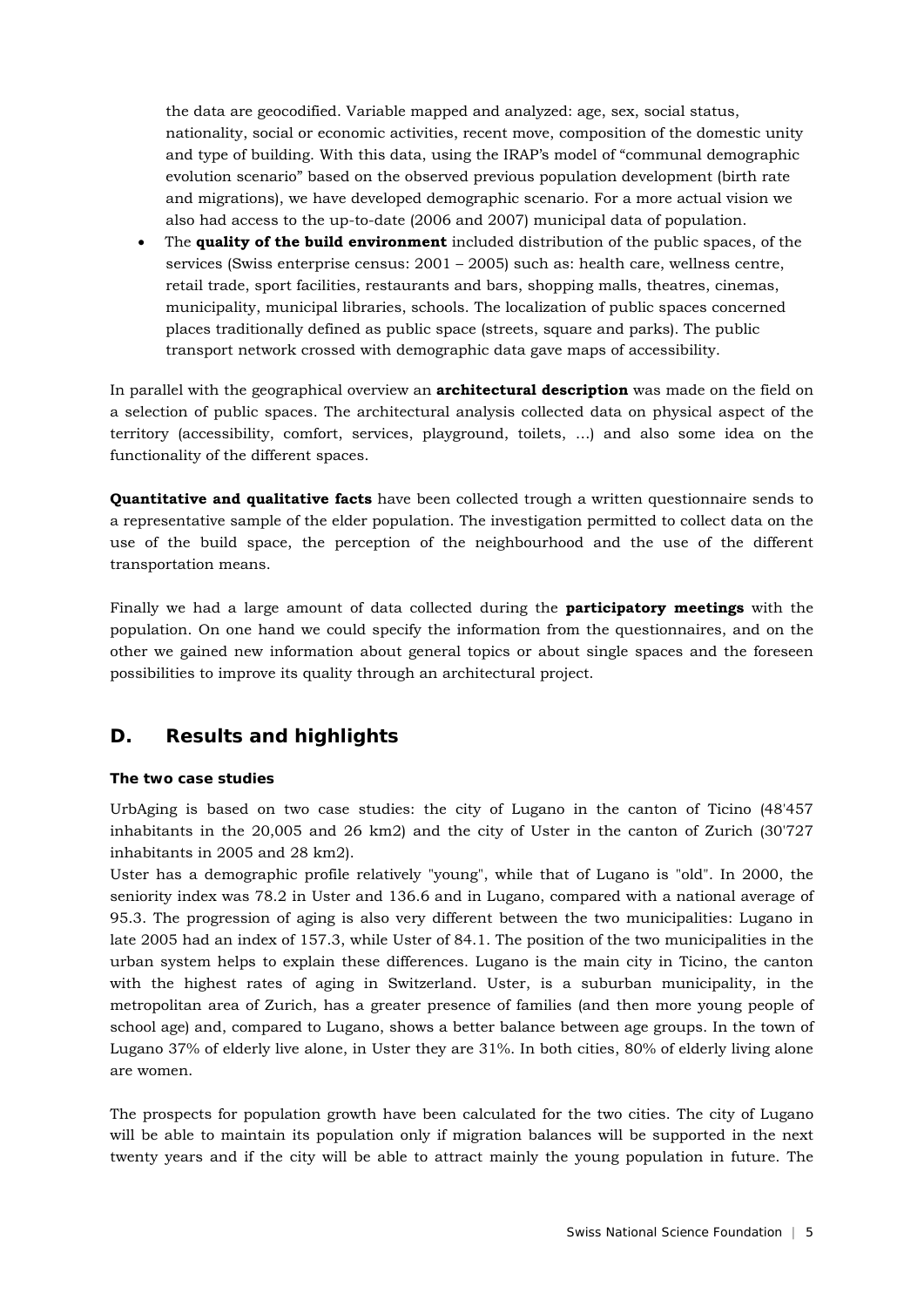amount of elderly in the total population will increase from 5 to 12 percentage points, reaching in 2026 values between 22% and 29% compared to 17% in 2005.

If Uster will maintain positive migration balances and the young profile of new arrivals as in recent years will continue, the city population will increase over the next 20 years. In this case the share of elderly will increase from 12% of today to 19% in the next 20 years. Coming to miss the arrival of young people, or their decrease, the amount of elderly will increase to range between 23% and 27%.

The analysis of the distribution of daily use commodities, socio-health and leisure services indicates for Uster an almost exclusive concentration in the city center, in the area near the station. The residential neighborhoods offer few services. In the city of Lugano several neighborhoods, those most central and high-density urban area, offers a high number of services.

The analysis of accessibility of public transport for the elderly shows that in Lugano 61.3% and in Uster 66% of the elderly population has to walk less than 250 m to the nearest stop of public transport. For 93% of elders in Lugano and 96% in Uster, is enough walking less than 500 meters to reach a stop of public transport from their home. The access to public transportation for elderly population is in both cities generally good, however it should be taken in consideration, that a distance of 500 meters can be a major obstacle for some elderly. Furthermore, in some districts of Lugano, significant topographic height differences have to be overcome.

#### **Surveys of the elderly population of Lugano on the use of outdoor public spaces**

The survey in Lugano is representative for the elderly population.

#### **Which outdoor places elderly frequent the most and for what reasons?**

The favorite and most frequented places by interviewed people are Parco Ciani, the city center, the lakefront and Piazza della Riforma. These places are frequented several times a week and from a majority of people even every day. Parco Ciani is less frequented; more than half of interviewed people visit it once a week or less.

Favorite places attract particularly because they are very accessible and they offer a beautiful view, the presence of vegetation and tranquility. Some differences can be noticed according to the type of space: for example you search for a nice view at Parco Ciani, quiet, greenery and the possibility of a break on a bench, while in the center you want a lively environment, movement, animation activities and appreciate the easy accessibility. The elements that must be improved in these areas are the security feelings, and the presence of design elements like benches or fountains and dogs should be kept at the leash. Above all the possibility to rest on a bench is considered important and that is not only in outdoor locations, but also in stores.

Public spaces are frequented primarily for walking and depending on the sites, accompanied by encounters with acquaintances (in Piazza Riforma), the use of services (in the city, in Piazza Riforma), the observation and listening about what happens (in the city, on the lakefront) and resting on a bench (in particular the Parco Ciani).

In general, interviewed people, like to walk in places close to nature, along the waterways, in parks and in the city centre; the residential areas, own neighborhood and shopping centers have less or little importance for elderly. It appears that for people with poorer health, the city parks and residential areas are more important as places for walking in comparison to preferences of people in good health.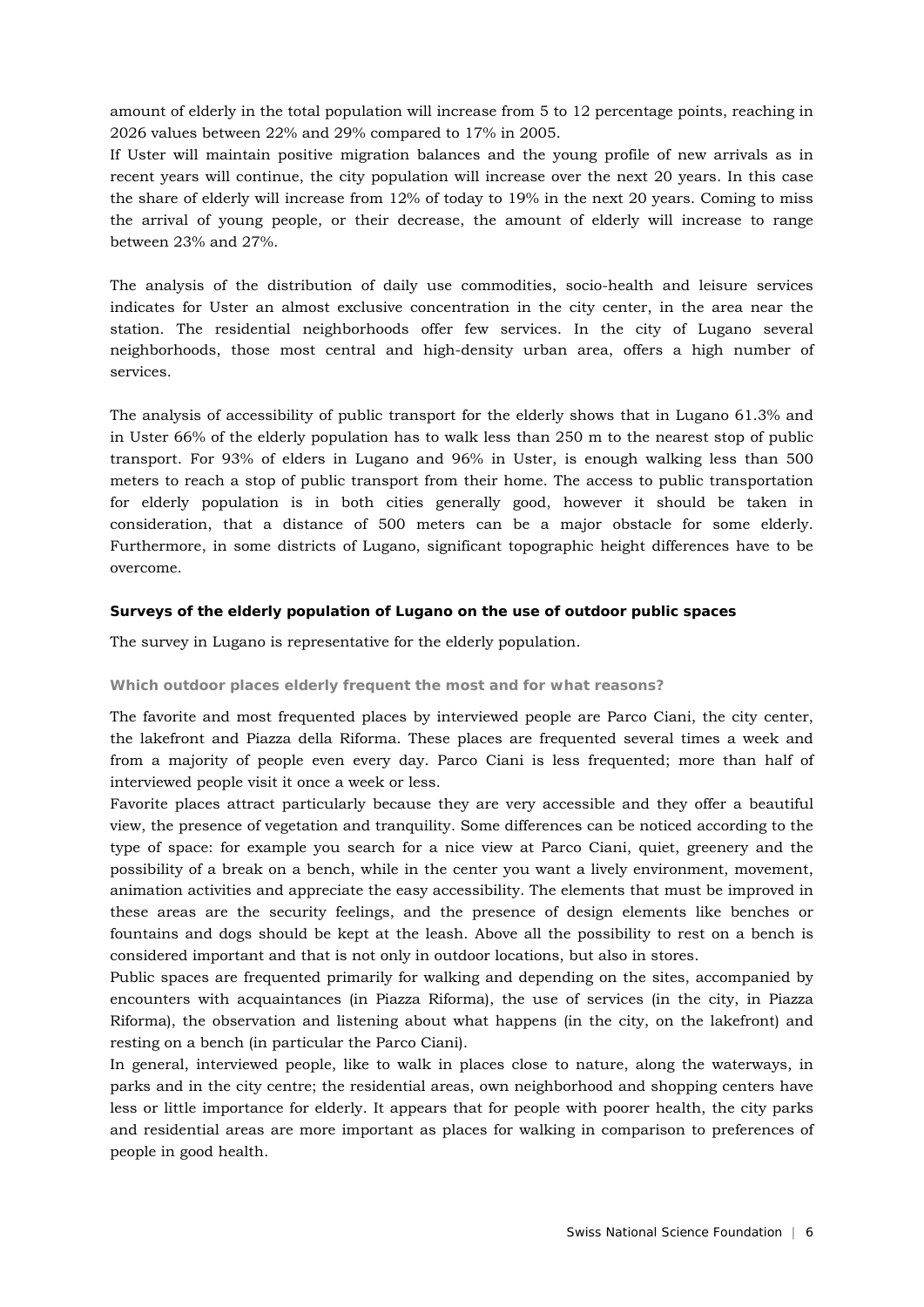#### **In which places people like to meet others?**

In Lugano elderly citizens like to meet other people at outdoor and indoor sites. In general, the most important occasions for meeting other people, are during walking and at their own home, or with acquaintances. The meeting opportunities are at the bars and restaurants and at public places. For people who say they have a good health these preferences remain unchanged and in particular the parks and squares have a greater role as a meeting place. For single people, the arrangements in-house are less important, while shops as well as bars and restaurants play a major role in their social life.

It appears instead that the malls do not seem to fulfill an important social function: among the interviewed people only 7% said to visit the shopping malls in order to meet friends or relatives and 12% to see other people or movement.

#### **Avoided places and sense of insecurity**

The 62% of interviewed people don't avoid any place in particular. The 7% said to avoid Parco Ciani, the 3% subways and garages. People who avoid Parco Ciani were especially afraid of petty crime or feel disturbed by the presence of drug users or young people. Some people feel insecure and disturbed by the moving bicycles in the park. Some people don't frequent the park simply because they're not accustomed to. The subways and garages are avoided due to poor lighting and for fear of petty crime, but also because of the dirt and bad smells. Public spaces that are frequented with pleasure during the day are avoided by most people in the evening when it's dark. People who live alone feel more secure in public spaces than people living with partner.

#### **The most important quality of a neighborhood**

The most important quality in a neighborhood is its proximity to public transport, the presence of green areas, quiet and good air quality and good accessibility to the city center; follow the sense of security and proximity to food shops. For older people (over 80 years) the proximity to food shops and the generic doctor are more important in comparison to the 65-79-year old ones. Between 39% and 44% of interviewed said to perform their daily activities such as buying newspapers and visits to the doctor and pharmacy in the district; between 30% and 48% says to

carry their errands out in the city center.

In addition to problems reported, such as points for unsafe crossings, the themes most heard in districts are the heavy traffic, noise, lack of green spaces and in some areas the lack of a meeting point or a district center. Many of the problems affect the urban population in general and they are not specific for the group of elderly.

#### **Survey of the older population of Uster about the use of outdoor public spaces**

The survey is not generally representative for the elderly population of Uster, but rather represents elderly with more difficulties (older old, people with a quite good or poor health, people who live alone or in residences for the elderly).

#### **Which outdoor places elderly frequent the most and for what reasons?**

The favorite and most frequented places in Uster are the woods, the lake of Greifensee, the city park "Stadtpark", nearby natural areas, sites near sheet of water or watercourses and the center of Uster. The 60% of interviewed frequent the center of Uster several times a week, only the 6%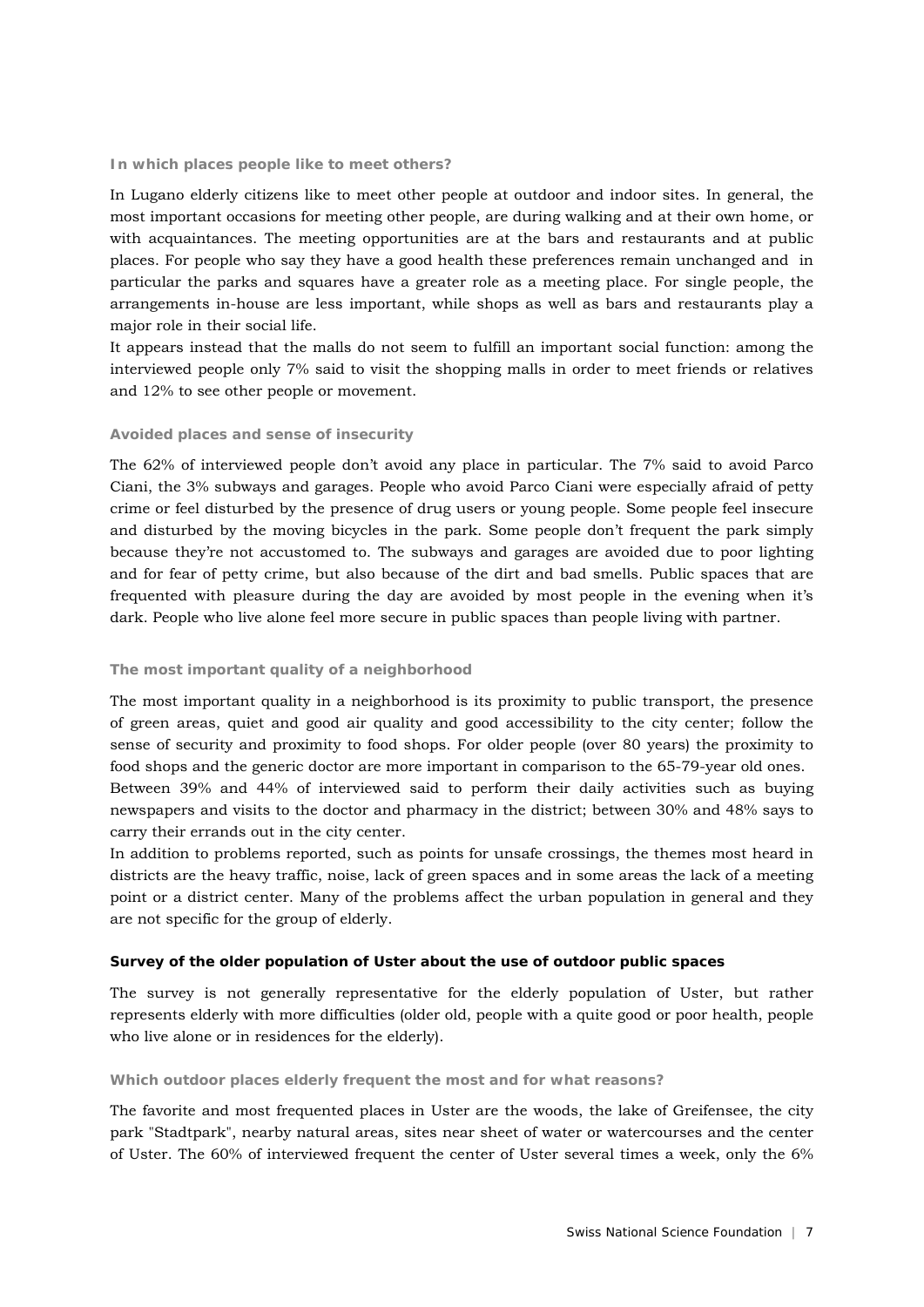attended it daily. Most of those who indicate the natural areas as favorite places, frequent them several times a week.

Accessibility is the most important criterion that makes a place a particularly attractive. This is especially true for the Greifensee and natural areas. Other important factors are the presence of vegetation, benches and quiet and beautiful landscape. In the center of Uster and in the station area people enjoy offered services such as shops, bank and post office.

In general, the interviewed people love to walk in natural areas and along water courses. The parks and the city are not important as places to walk. In residential areas, the neighborhood assumes more importance as a place for walking especially for elderly and people with a quite or not very good health. For the more aged persons and those living alone, the city center and parks are, for walking, more important than for other people.

The share of people in Uster that mainly moves on foot is the same as in Lugano (35%); slightly higher than those traveling by public transport (27%) and lower than those who move with their own vehicle (16%).

#### **Which are the places where people like to meet others?**

In Uster places where people like to meet others are particularly shops and malls as well as their own house or friend's one. Unlike in case of Lugano squares, parks, bars and restaurants have in Uster secondary importance as meeting places.

For people over 80 years old and for those who claim to have a poor health, these preferences remain unchanged; moreover parks and squares have a greater role as a meeting point. Single people choose places, to meet other people, outside of their houses.

The social role of shopping centers in Uster (two of which of small dimensions are in the center of the city) is a little more important for the elderly in Uster than in Lugano (whose shopping centers are located outside the city). The 21% of interviewed frequent the malls to meet people and see the activities, the 13% in addition to meet friends or relatives. However the main function of these centers in Uster is to do shopping.

#### **Avoided places and sense of insecurity**

In Uster 62% of people don't avoid any place in particular. The 25% of people interviewed avoids the city park "Stadtpark" and 10% of these are only in the evening. The reasons for avoiding are: the fear of petty crime, or the presence of other groups of people from which they feel disturbed. Interviewed people express a feeling of insecurity especially in the subways, but also in situations of overcrowding, such as getting on buses and trains during peak hours. During the evening, when is dark, the elderly avoid to come out. The group of older (> 80 years) feels disturbed and insecure by cyclists driving on the sidewalks.

#### **The most important qualities of a neighborhood**

In Uster the most important qualities in a neighborhood are considered, by order, proximity to public transports, good accessibility to the city center and proximity to recreational areas and activities. The distribution of responses suggests that the proximity to other services, or to the city center is important, but even more is their accessibility due to proximity to public transport. Almost one quarter of people interviewed buy in the mobile bus "Milchexpress" (itinerant shop). The 36% had the opportunity to make daily purchases in their neighborhood.

For all interviewed groups, the proximity to public transport stops is the most important quality. By comparing the preferences of different groups, it results that the proximity to food shops is for 65-79 year old and for people in good health a little more important. The good accessibility to the city center is a little more important for the younger elderly. The result is different from Lugano.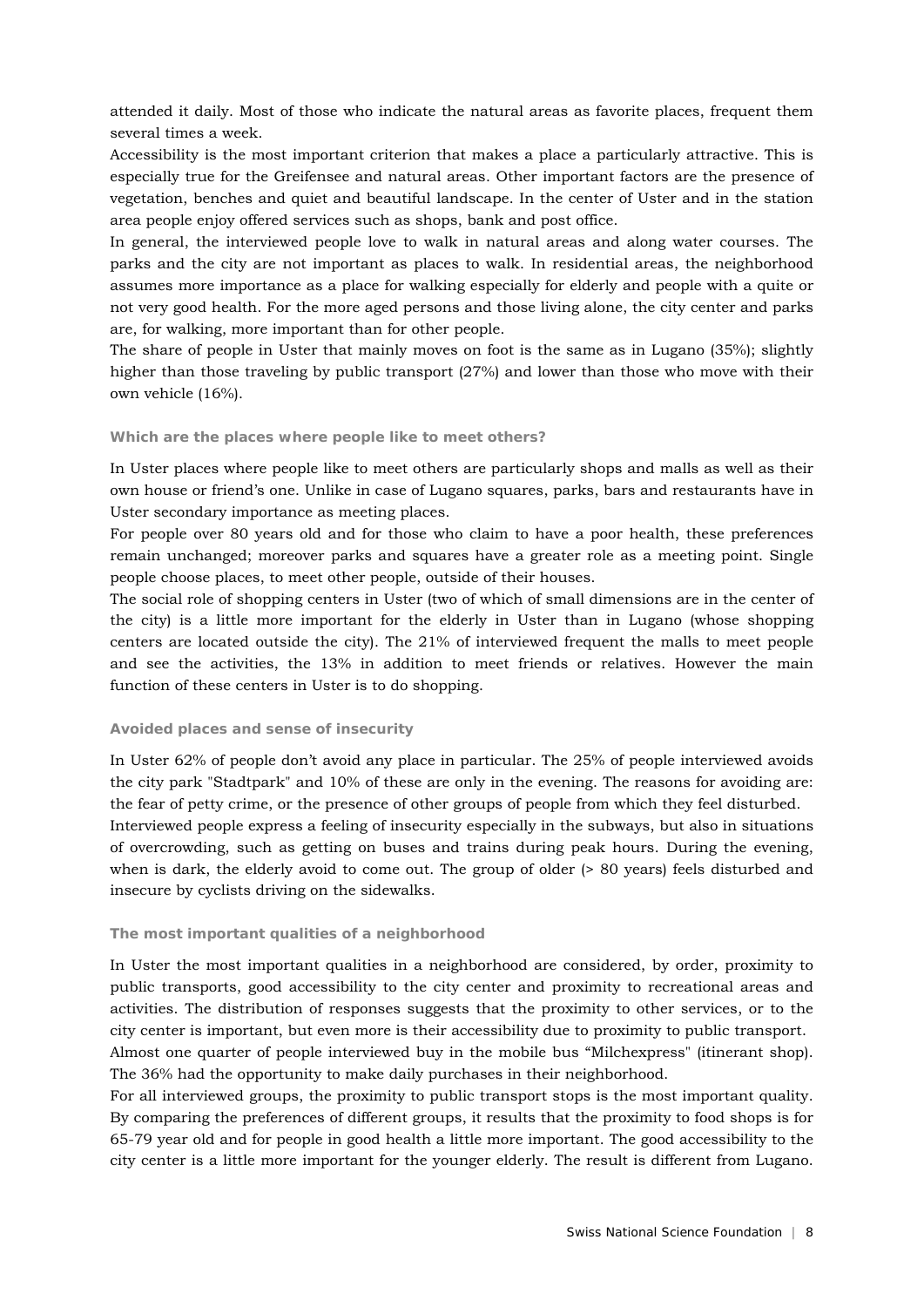From these answers we can read a concern for what might be important one day, or in less good health conditions.

The roads in moderate traffic, the presence of green, quiet and good air quality are considered more important from people in good health than older people. Older people and the one living in protected2 apartments appreciate more the proximity to cultural and entertainment offers.

In some neighborhoods the growing number of new housing and strong traffic cause complains about the lack of a venue, the possibility of making purchases, or the lack of services.

#### **The importance of pedestrian ways and the activity of walking**

From the surveys conducted in both cities, it appears that walking is the main and most frequent activity outdoors in public spaces. In both cities the favorite places for walking are the natural environments, particularly around water elements like course or lake. Between the two cities there is one important difference: in Lugano the city center, with the 18% of respondents, has a significant important as place for walking, while in Uster this value is only the 8%. The surveys also show, how each district and residential areas assume greater importance as a place for walking, especially for people with mediocre to not good health conditions and for the category of older people with more than 80 years. Both in Uster and in Lugano walking is the most important means of transport for the elderly. This results confirm other studies that prove that the percentage of people who walk daily increases with the age.

## **Characteristics that promote the attendance of a square, or a public space by older people**

The presence of movement of people and activities is an important pull factor for the elderly which encourages them to attend public spaces and contributes to their sense of security. The attendance of the places change during the hours of the day mainly depending on the personal habits, for example at some hours the most crowded places are avoided.

A square is not attractive if we feel pushed to the margins or excluded by other dominant groups of people. An area that provides space for different users makes it a safe place at the eyes of the elderly.

An attractive public space is also free from traffic, from parked cars and therefore, from the noise. The noise is not disturbing for all; this is particularly due to the decrease of hearing by the elderly and also depends in relationship with the alternatives of quiet places that the city offers. Important is, for elderly, a secure access of public space which is functionally oriented to pedestrian mobility.

A square is not attractive, even if aesthetically beautiful, if it is not easily reachable position, unless it offers other opportunities like bars, shop or public services.

The infrastructure considered necessary in a square, respectively in a public space, is as follows:

- Games for children to promote the presence and intergenerational contact;
- Free access to dogs, although there are those who feel disturbed;

-

<sup>2</sup> Protected apartment are those residential spaces that benefits of special vigilances and daily services (domestic and care), that improve the possibility for dependant person to stay home avoiding to be admitted to care institutions.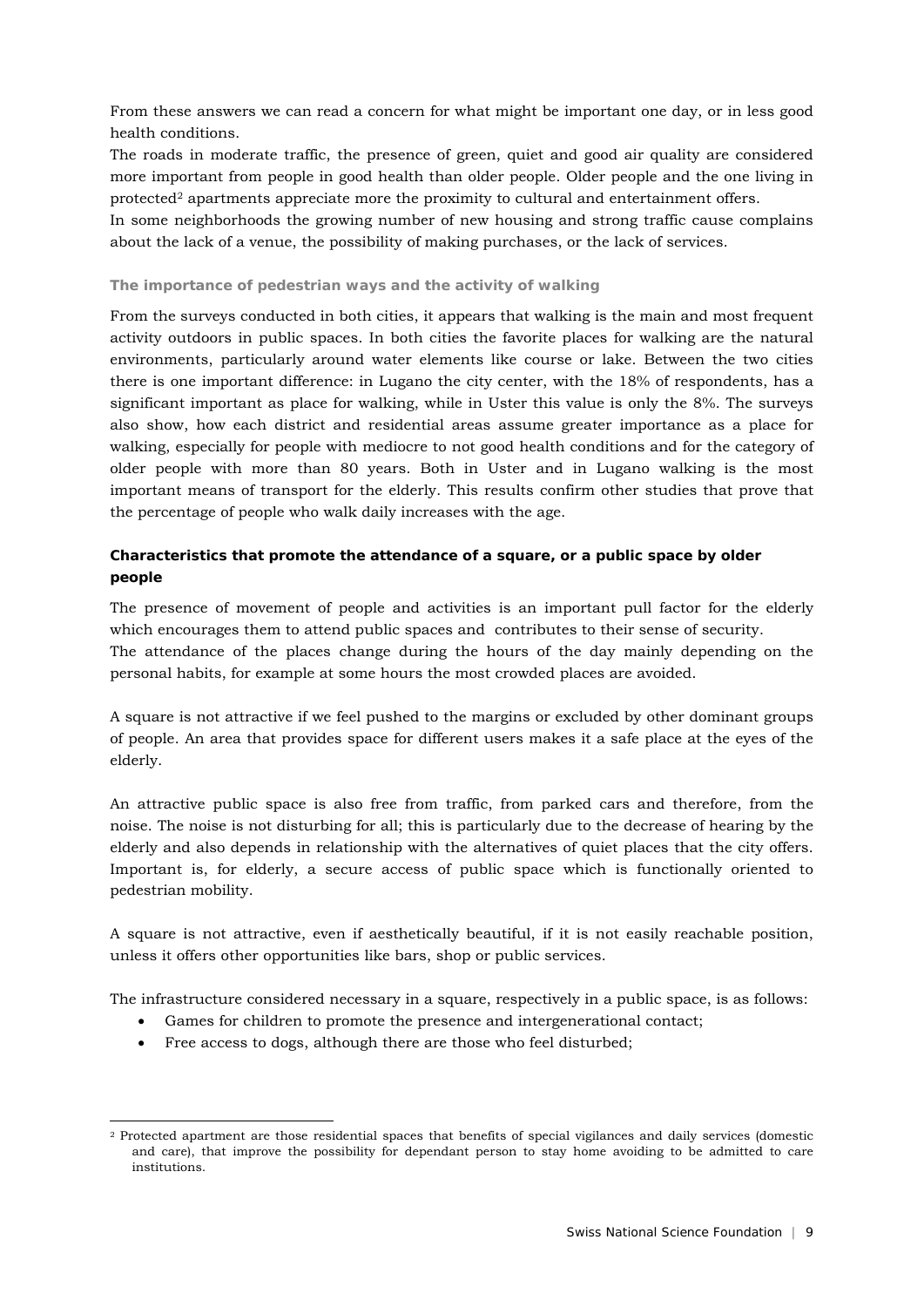These first two elements are considered important, because children and pets have a mediator function and often provide the excuse to start a chat.

Is also consider important the presence of:

- green vegetation, which provides a shadow, is a need for the elderly referred to all types of public spaces. It is recognized that in a historic square is often difficult to add the green and it is not always necessary if the surroundings there are alternatives;
- services such as food bars, restaurants, but also a kiosk and box office to buy something and then sit down;
- water;
- accessibility to toilets that offer a standard of hygiene and cleanliness;
- benches with characteristics ideal for the elderly (especially suitable sitting height, which is the highest of standards in use, and back and arm-rest).

## **Attractive and accessible pedestrian ways**

In the city of Uster was taken in consideration the theme of attractiveness of the city center as a place for walking. Despite the importance of walking, Uster is not a place where older people walk, as opposite to the center of Lugano.

Interviewed older people consider that an attractive urban center is represented by the combination of a square, a pedestrian area and an area for walking.

The important elements are the same referred to public space (presence of activities and services, absence of traffic, attractive pedestrian ways).

Out of concerns, about the necessary infrastructure along the pedestrian ways, emerged the proposal of little oasis. The little oasis has been defined as nice and cozy corners offering the chance to sit in the green. These should be present along pedestrian ways, not at the fixed distance from each other, but on a regular and fairly frequent way. Each one may have its own specific character and provide, for example, a fountain, green, sun shelters or toilets. The elements that should always be present are benches, suitable for older people, and vegetation. In general, the number of resting places in both cities is considered poor. Nevertheless the presence of benches at a fixed and regular distance is not considered a priority. On the other hand the presence of toilets is very important.

The network of pedestrian paths should be a tight one. The routes must be wide enough and have a smooth pavement. The pedestrian ways serve recreation, exercise and conduction of daily activities.

The pedestrian ways between two points of attraction should be as direct as possible. As for accessibility by public transport, should be given particular attention to the pedestrian path from the stop of public transport.

#### **Factors of insecurity in the public space during the day**

For the two case studies were collected information and represented on a map (ref. appendix A8) about the places that create insecurity for the elderly and further divided in places that cause insecurity gaps due to lack in the management and deficiencies of buildings and infrastructures. The problems of insecurity during the day are particularly linked to moving traffic and pedestrian mobility.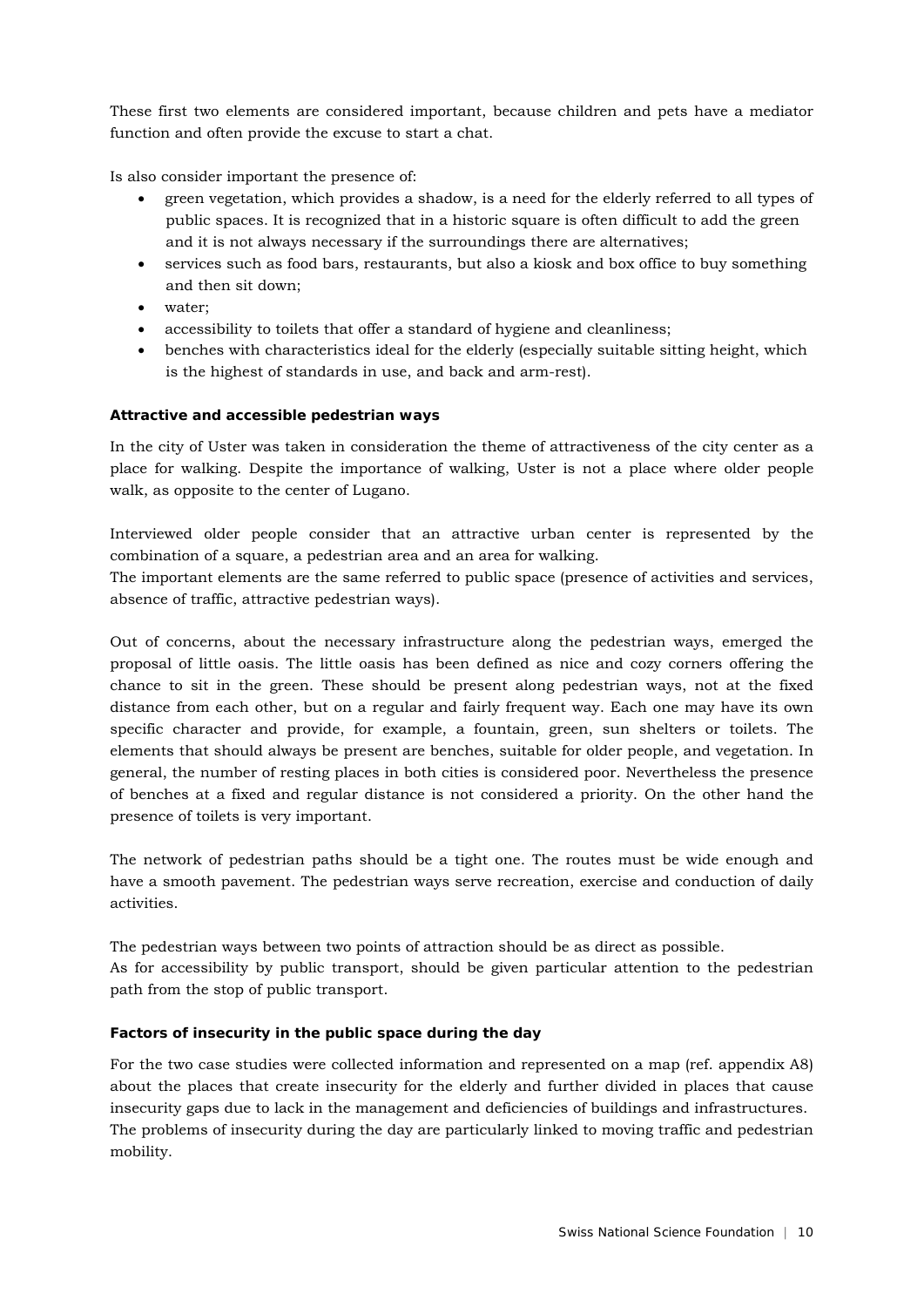The movement of bicycles in pedestrian zones, as well as mixed routes (pedestrians and bicycles are allowed to move together) and the use of cyclists of paths reserved only for pedestrians such as trails and sidewalks, are factors that can create a sense of insecurity especially for the elderly.

Older people feel insecure crossing roads in the absence of pedestrian crossings. This situation is found in areas with moderate traffic at 30km/h in which "the installation of pedestrian crossings is prohibited"3 because a pedestrian has the right to cross at any point.

The paths or rough walking footpaths cause insecurity. Pavements and cobblestone (not only those with profile and marked irregularities, but also paved) and passages from one type of paving to other, increase the risk of tripping and create a sense of insecurity.

Regarding public transport, bus stops often do not provide safe conditions. The sidewalks are too high; often there is a lack of safe and comfortable waiting place, that should be away from the road. Older people often complain about the hasty driving style of many bus drivers. In addition, the crowded places, such as getting in a public transport during peak hours, create insecurity.

Last but not least, badly or poorly lit subways and lack of handrails, in particular in the presence of steps and slopes are other factors generating insecurity.

#### **Strategic recommendations**

#### **Management**

1

#### **Governance: the city for the elderly is a city for all**

UrbAging focuses on the needs and requirements of elderly people in public space, but the city for the elderly should remain a city for all. Consider the specific needs of older people in their diversity, taking particularly into consideration the range of needs of the weakest, benefits at the same time many other citizens, children, families and young people. The implementation of the needs of older people into projects, can improve the quality of life offered by a territory and at the same time should prevent the creation of segregation or exclusion. The parks and public spaces, should not be frequented exclusively by older people; in fact, their design and general qualities should encourage the attendance of different groups and encourage intergenerational encounters. The age group of older people includes three or more decades of life and every individual brings with him a story, different needs. Stereotypes and simplifications are counterproductive, and the designing solution should be as individual as possible.

Taking into account individual needs, during designing a project, means identifying the categories of persons (children, families, youth, workers, businessmen, retired couples, elderly) who are particularly affected and sensitive for this concrete space, evaluating also the potential benefits for different categories.

An analysis of the spatial segregation of particular groups of people and feelings of exclusion (social and/or spatial) is recommended. The potential benefits of a renewed use of the space has to be developed through a project.

 $^3$  Art. 4 Verordnung über die Tempo-30-Zonen und die Begegnungszonen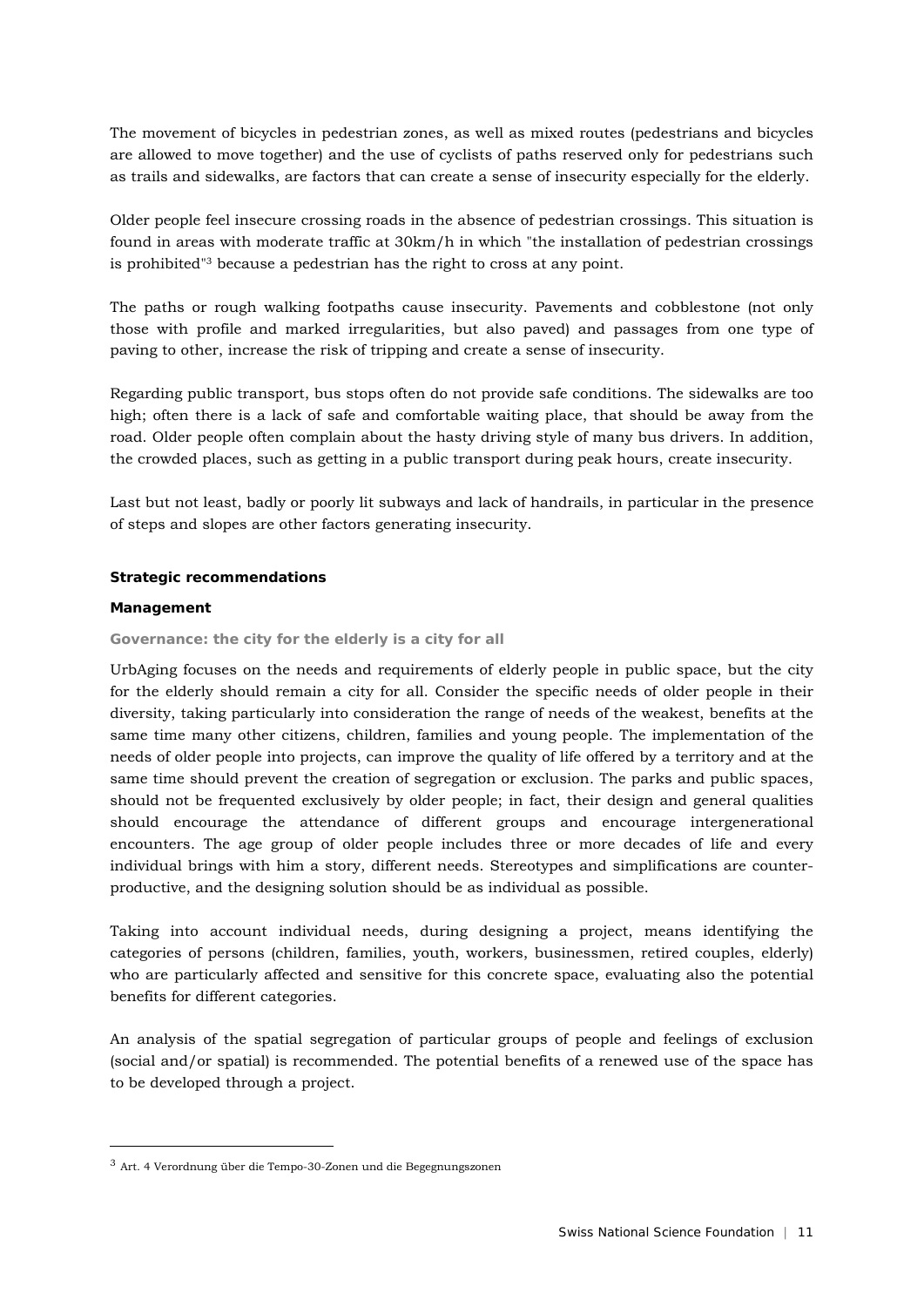#### **Participation: the city for the elderly is built with the elderly**

The elderly, both if they are daily user or rare visitors of public space, are those who are most able to express their needs and, above all, know precisely the obstacles and difficulties that they have to face daily in their territory. An involvement of older people in defining needs and consequently the objectives of a project is essential. The city for the elderly is built with the elderly and they must be an active part of the definition of priorities and projects.

Basically there are different possible levels of involvement of stakeholders in different phases of a project, especially during the phase of analysis, and then in the design and the planning. The degree of an useful, desirable and feasible involvement has to be established at the beginning of the process. Depending on the type of analysis, is possible to involve elderly citizen for a simple collection of their needs up to an intensive sharing and discussion. In terms of design and planning exist forms of co-decision procedure and creation of projects and forms of consultation on the basis of concrete proposals. The choice of the right time of participation in the project and the actors who should be involved represents a central issue. Among actors, beyond citizens, should be included associations and public authorities as representatives of the elderly and guarantors of their interests. In case of the plurality of needs and requirements (socialization, mobility, availability of free time) the priority should be given, if proportional, to those with the greatest needs.

#### **Mainstreaming**

The factors that make a city or a public space suitable to the needs of the elderly are numerous: adequate offer of housing, goods and services of daily use in the neighborhoods, access to treatments, suitable places for meeting outdoor and indoor, ability to move independently and in particular a solid social network. If a urban space doesn't meet the needs of the elderly, or do not provide a sufficient quality of life, the replacement interventions are important to offer. There are numerous ways to meet these needs and cover transversally different sectors of public body: town planning, housing, social and health services. Create a city for older people require a comprehensive approach.

Consider an active cross-theme of "elderly" involves setting:

- working within various levels of government;
- partnership contracts among public, private and voluntary sector (for example transport);
- innovative ways of creating and/or management of parks and public spaces;
- incentives for private investors (for example increasing indices bounded with presence of services on the ground floor or apartments in the vicinity of attractive public space).

## **Urban context**

#### **Accessibility**

In order to be attractive, public space must be easily and securely accessible within the district, through safe and nice walking trail from other areas of the city, particularly with public transport and bus stops nearby. The ideal path from the nearest public transport is direct and is short as possible. The dangers on the main routes and entrances to public spaces should be valued and mitigated if possible. The pedestrian crossings regulated by traffic lights must also take into account the longer crossing time by the elderly (such as by detecting the presence of pedestrians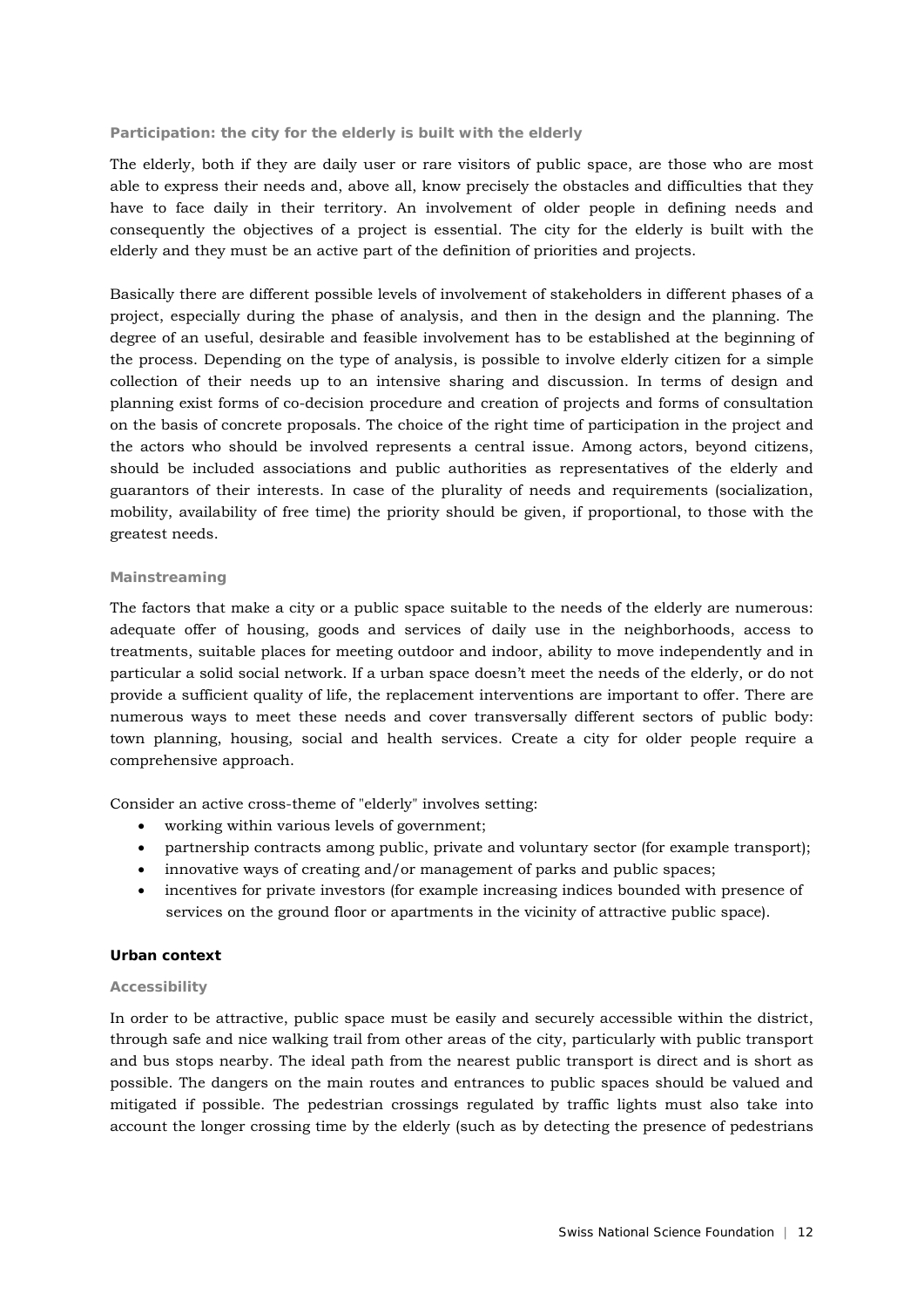that will ensure security by adjusting the length of the green), for instance in "secured ways" specifically signaled.

Direct access to the space must be characterized by the absence of physical barriers (architectural design elements). A focus only on major projects of urban redesign is not enough: any construction can and should be the occasion to remove obstacles, for example to a curb ramp or a public access. The construction or renovation of outdoor public spaces and buildings should respond to the specific needs of persons with reduced mobility (improvements of sidewalks, slopes, presence of ramps, type of pavement, handrails, pedestrian crossings) and respond to the needs of people with diminished sensory capacity (support through guidance materials, colors, signage for the visually impaired ...).

Finally, there should be adequate information on the problems and obstacles existing on paths for persons with reduced mobility, so that they can foresee and overcome these difficulties organizing their own means or with the help of other people (family, volunteers, public services).

#### **Connectivity**

The city must be perceived as a network of quality that links public spaces rather than a sum of sites suitable to different needs. A good connectivity between public spaces within a city allows appreciating individual sites and encourages walking.

The footpaths are attractive, if they are safe and not interrupted by barriers that cause insecurity and are not difficult to overcome (ladders, tunnels, dark alleys, poor lighting).

The design to ensure the continuity of paths, intervene in the quality and size of the area, on the recognition (orientation), and on signs and materials. The ideal is to create little oasis, pleasant places, welcoming and of quality that invite you to take a rest along existing, or new, pathways. The oasis is made up of a number of elements that are repeated throughout the network of footpaths (benches, water, vegetation, adequate lighting, trash containers, shelters against sun, rain and wind and toilets). Elements of furniture are not necessarily always the same and can express the specificity of individual places.

A network of attractive paths, by the way, encourages attendance, not only for entertainment but also to deal with daily activities. The busier the place or route is, the greater the possibility of random meeting. The feeling of safety, under certain conditions, increases in addition a frequent attendance.

#### **Intensity**

Urban spaces and squares, in particular, must be living spaces, linked to the presence of people and activities of consumption and trade. The presence of bars, restaurants, shops, public services etc. favors the attractiveness and frequency of squares.

The intensity of use of different type of public spaces are not to the same degree, which results from its position in the urban fabric and the diversity of its functions. Some public spaces can be adapted to the needs offering peace of mind for example, which does not mean empty spaces at all, but has to be arranged for. In case of certain squares and streets, urban uses should be more intense. Inserting commercial activities on the ground floor (bar and small shops) and increasing the mixing function (housing, equipment, services) contribute to generate more intensity in the urban space.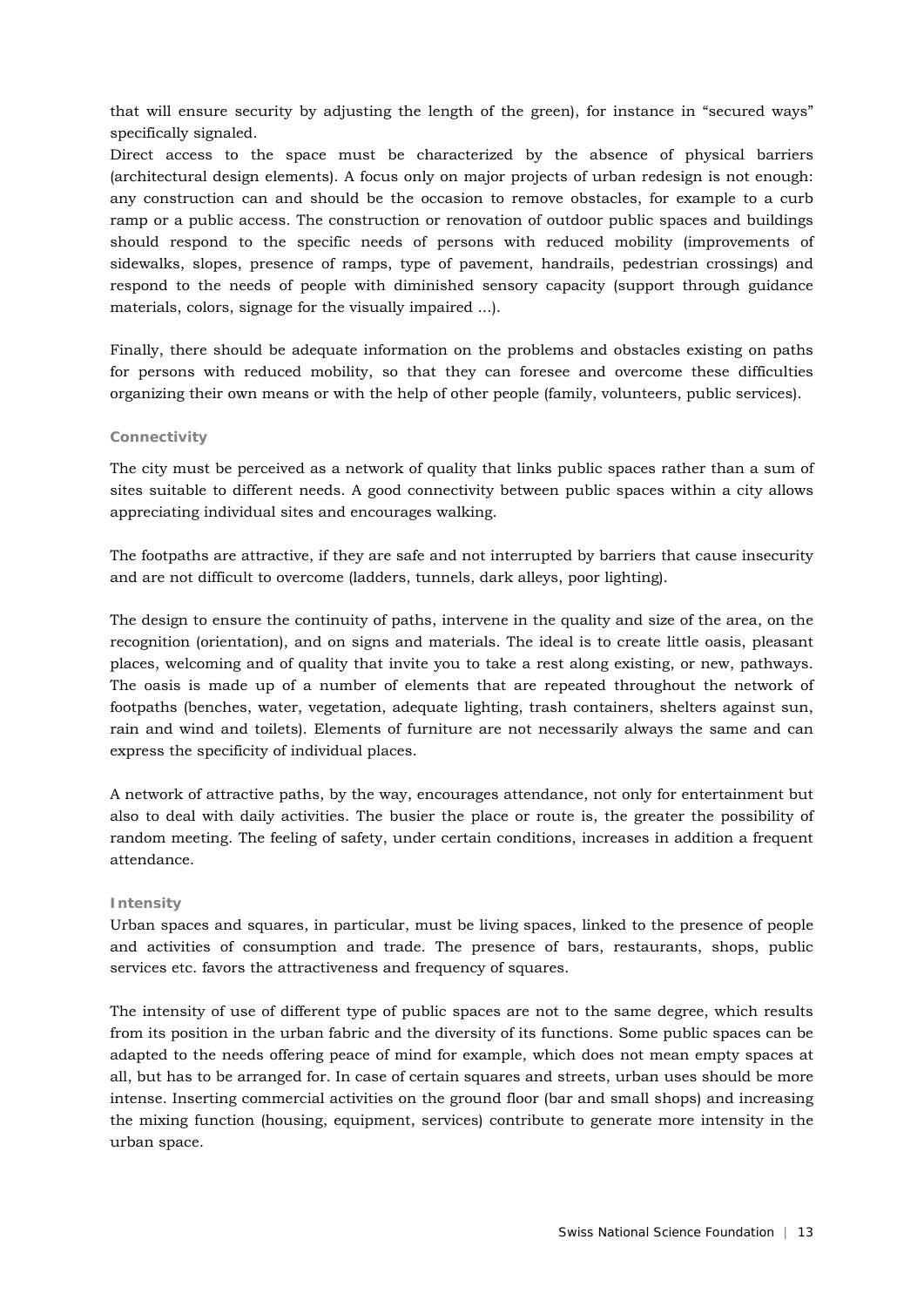#### **Quality of space**

#### **Conviviality**

To the convivial nature of a public space contribute different elements, for example the distribution and quality of urban furniture (see chap. comfort), vegetation and water elements, the perceived sense of security, diversity of uses etc.

From the perspective of older people, it is important that the public space encourages attendance by several generations. The possibility to socialize, partly linked to an intense use of public space, is the sign of a friendly place.

The public space has to be intergenerational and to support activities that promote the interaction.

The suitability of space for children and adults may be expressed through the architectural design as a reflection and a supports for this function of public space. Providing resting areas and seats for groups and not separate units can make easy socialization. The design of streets and public spaces should put emphasis on a functionality of areas as meeting place. This can be achieved by restructuring the existing pedestrian, or by designing a new space with better quality (eg little oasis).

#### **Flexibility**

Public spaces and their furnishings can be designed to allow flexibility in their use in order to ensure the possibilities to create temporary events (market, stall, screen, concert, show etc.). The attention to flexibility must clearly be balanced with other needs that exist around the public space. Flexibility involves the installation of the technical infrastructure (water, electricity) and the presence of sufficient spaces and accesses that allow the installation and dismantling.

#### **Security**

The use of public space is strongly influenced by the feeling of security. The feeling of fear or insecurities depends on the subjective perception of dangers, the presence of preventive measures and the actual situation as regards the acts of petty crime or the risks of falls and accidents.

The presence of bicycles on footpaths makes pedestrians insecure. Combination of walking and cycling on the same place must be reduced, possibly by separating the paths. On the other hand, where possible in public spaces, should be created substantial areas for encounter for pedestrian, for example by creation of pedestrian zone (20 km/h). The quality of the pavement is important to avoid the risk of falls. In addition the pavement and the cobbled paving can create difficulties for the elderly by increasing the risk of tripping over. In dark alleys, streets and subways is important to ensure an adequate lighting and along the main routes to ensure uniform illumination. The alternation of light, shadow and high-beams should be avoided. In some cases, placing windows or decorations in the subways can contribute to a greater attractiveness.

The subjective perception of security is very important on the practical uses of public space, therefore is useful to make inquiries among the population (places, times of day, patterns of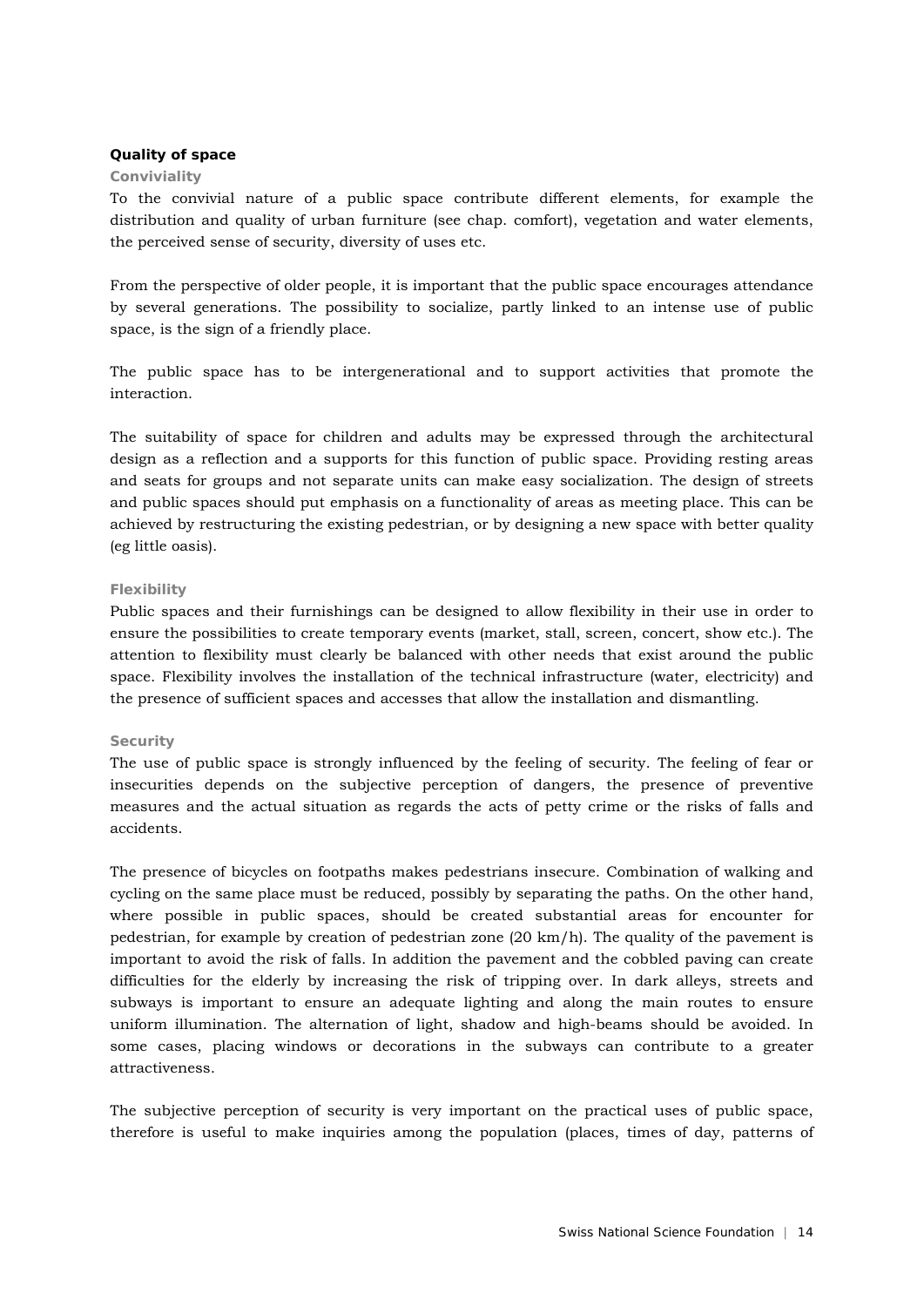anxiety etc). In parallel with this collection of information, may be necessary to collect and provide accurate information on the existing real dangers.

## **Comfort**

The concept of comfort concerns the material qualities of space, but is also influenced by environmental conditions and by the foresighted practices linked with a particular area. The appropriate use of public spaces, safety and pleasant, is influenced by several factors that should be considered in the design:

- the presence of shade especially with tall trees and the possibility to shelter in case of rain (roofing, canopies, pergolas, "sails");
- niches with different environmental conditions, through the use of vegetation designed to meet the needs of most users;
- visual and acoustic screens that separate the public space by roads with high traffic, while retaining the accessibility and visibility and avoiding the creation of secluded places;
- benches with backs and armrests and a seat not too inclined (difficulty in standing up);
- preferably wooden painted benches that allows a rapid drying, avoiding metal benches that are too cold or too hot;
- drinking water and jets of water at a height appropriate to the needs of children (and/or dogs);
- use of water for games and to create atmosphere;
- the presence in public spaces of public toilets, favoring models self-cleaning or made with materials easily washable;
- information on the location of public toilets;
- avoid the toilets underground (difficult to access and sense of insecurity).

#### **Projects**

On the basis of general recommendations that emerged during the research, have been developed six model design proposals, three for each case studies. The main criteria, adopted for the selection of places to be designed, emerged from the inquiry with the older population and are as follows:

- importance and willingness to walk and/or stand near water and nature;
- importance of the connection path between the most attractive and most interesting areas;
- importance of pedestrian movement within the city.

Two different scales and complementary projects have been developed in the two cities: path and site projects.

The proposed interventions are aimed to improve the quality of *Accessibility*, *Connectivity* and the *Intensity* to the scale of the context, while the scale of the quality of interventions improves *Conviviality*, *Flexibility, Security* and *Comfort*.

## **Route 1 - Uster, along the river Aabach**

**Current status**: the current path along the river Aabach, which crosses the town, is characterized by the lack of continuity: it is not possible to walk along the river (no public land and buildings huddled to the levee).

## **Proposed interventions**:

• restoration of recognizability of the path through the definition of the pavement;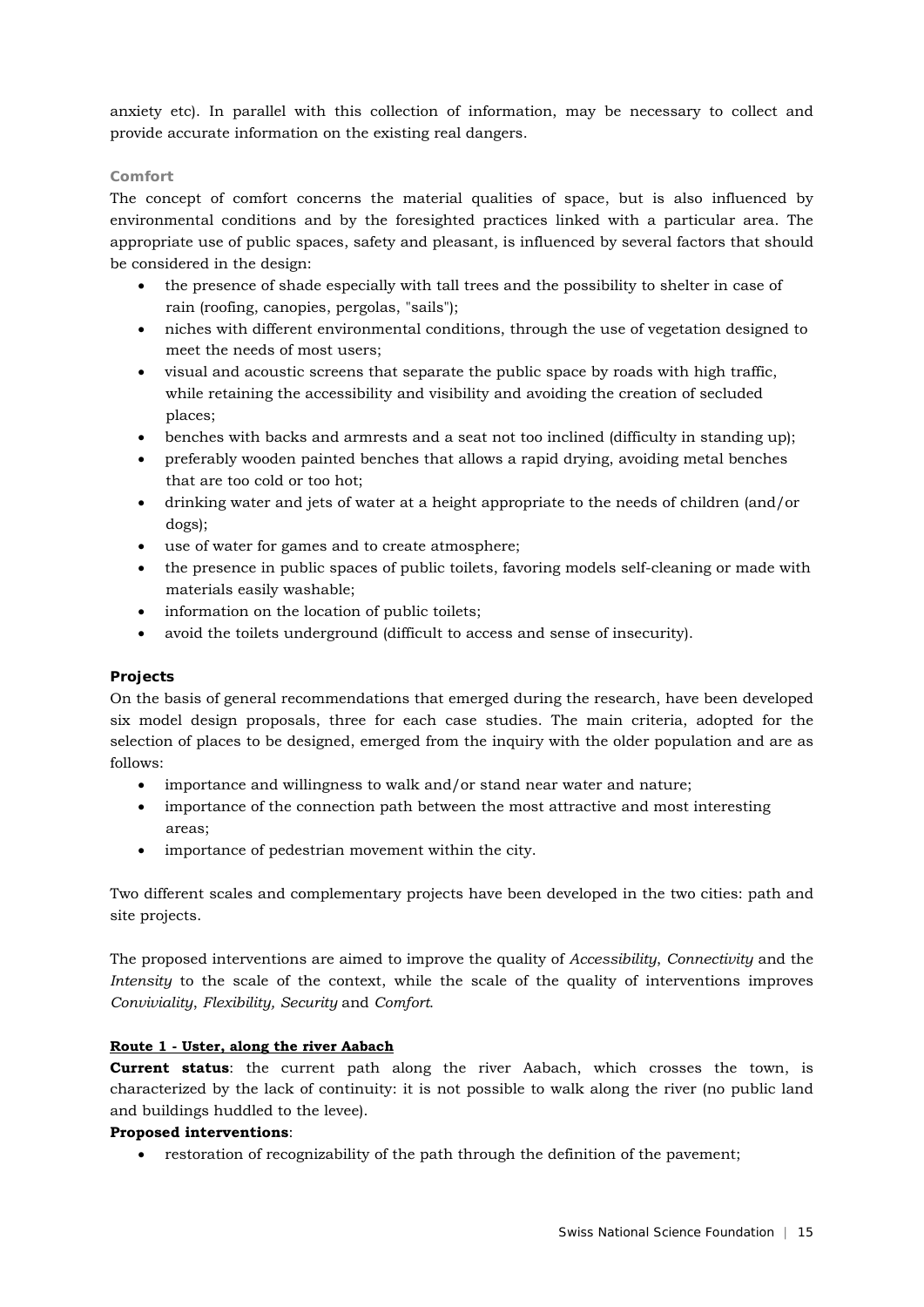- restoration of the continuity of the trail by building a bridge located into the riverbed;
- inclusion on the route of "little oasis" (offer of toilets, places to stop, fountains, benches, etc ...);
- construction of railings and handrails where necessary, to ensure greater safety for pedestrians.
- Route 2 Lugano, along the river Cassarate

**Current status**: the current path along the river Cassarate (left bank) is oriented north-south and crosses the city from the periphery to the center. It is narrow, not very accessible, has low connectivity, isolated and it cause a high perception of insecurity. Public lighting is almost absent; along the route there aren't public toilets. It is sparsely attended.

## **Proposed interventions**:

- inclusion of ramps on the iron bridge linking the left and the right banks to remove architectural barriers;
- enlargement of the section of the space for the pedestrian path (moving, where possible, of remind or hedge fencing);
- improvement and enhancement of lighting;
- placement of "Little Oasis" along the way (offer toilets, places to stop, fountains, benches, etc ...);
- planting of trees to provide shade and shelter.

## **Place 1 - Uster, Schifflände**

**Current status**: the Schifflände is the pier, and it is at the end of the trail that leads to the lake (see Route 1 – Along the river Aabach). It hosts a stop of public transport and a small public exercise (bar). The public exercise practice irregular schedules; the lighting is low and there are no toilets. This is an area whose strong change in frequency is subject to seasonality and weather condition

## **Proposed interventions**:

- increase the intensity of use in low season and by bad weather through better provision of services (bar, restaurant)
- equip the space with facilities for temporary events (festivals);
- improve the lighting;
- include a "Little Oasis" and increase the amount of sittings;
- strengthen the connection with the centre and improve the perception of space.

## **Place 2 - Lugano, garden Lanchetta**

**Current status**: the "garden Lanchetta" is a public space near the lake where is also situated a pier for private boats. It is the only public space in Lugano which houses a bar/restaurant overlooking the lake, has great potential and could be more popular. It is a space equipped with a playground and an underground public bathroom.

## **Proposed interventions**:

- creation of a "Little Oasis" and replacement of underground public bathroom (not used welcome) with a bathroom at ground floor;
- construction of a pergola to provide protection and shelter;
- creation of a "green barrier" to increase the sense of security, protect the area from the noise of traffic, while allowing free viewing of the lake from the road;
- placement of trees in special tubs designed to serve as benches;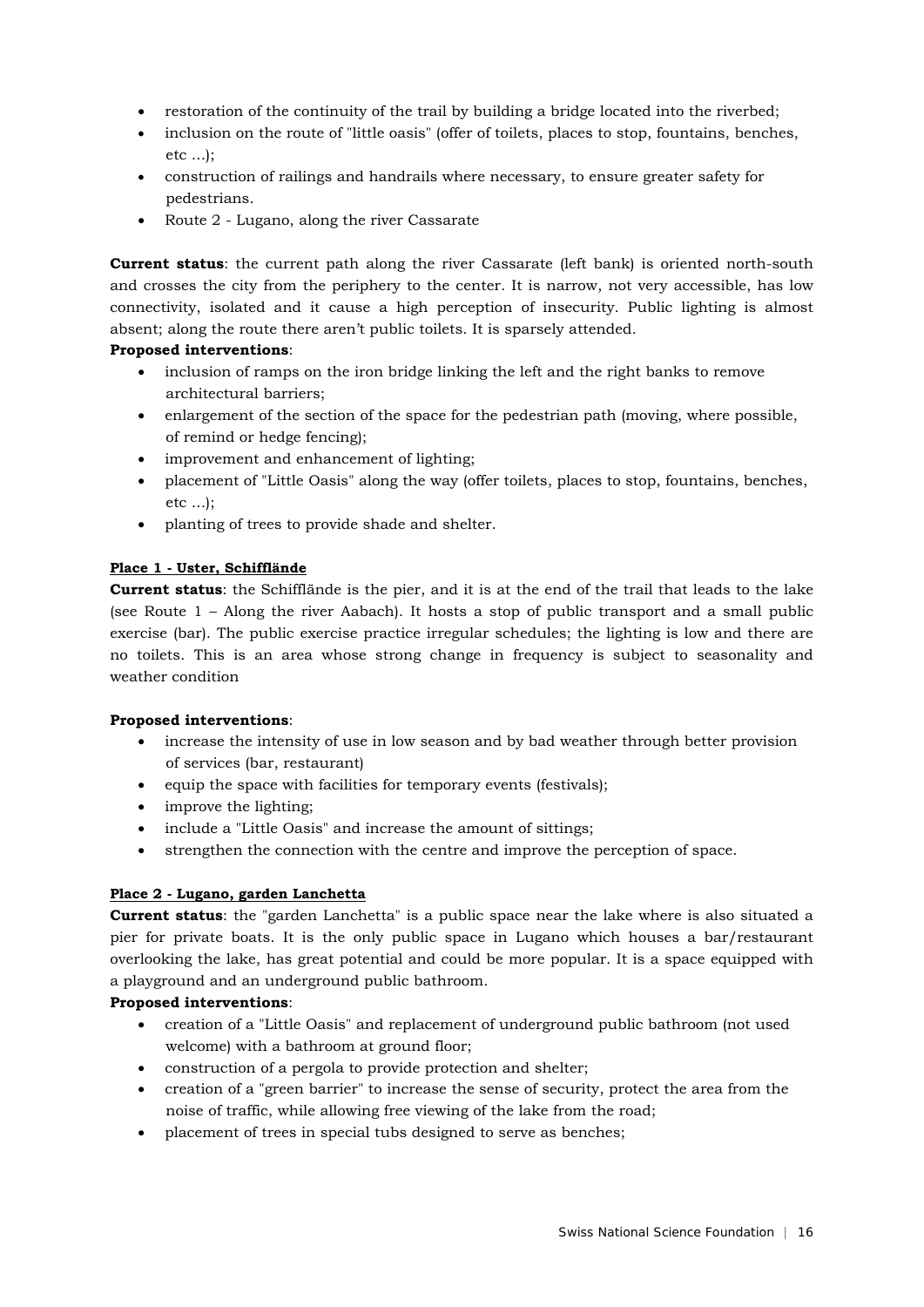• increase the connectivity of the pedestrian system linking more sensitive space to the network of existing paths.

## **Place 3 - Uster, Schulhausplatz**

**Current status**: space that overlooks the school and a residence for the elderly. It is inserted along a pedestrian path connecting the center of the city to the cemetery. There is a restaurant but the intensity of use of the place is low.

## **Proposed interventions**:

- increase the functional mix (housing, equipment, services) to develop business, life, animation;
- exploit the presence of the school and residence for the elderly to foster intergenerational space and activities that promote the meetings (include games for children and adults);
- increase the number of benches with sufficiently high seats and with back and arm-rest;
- insert a "Little Oasis" with a toilet, the presence of a tub of water, greenery and a pergola to provide protection and shelter;
- improve the quality and quantity of lighting.

## **Place 4 - Lugano, Piazza Molino Nuovo**

**Current status**: Piazza Molino Nuovo is not perceived by the population as a real square. It is difficult to access, surrounded on three sides by roads with heavy traffic.

Under the fountain there is a public toilet (unused).

A huge fountain is in the middle of the square, its noisy and the position does not facilitate the conversation. The presence of benches and green areas are considered insufficient. Part of the surface is used as a parking, the presence of cars is perceived as a nuisance.

#### **Proposed interventions**:

- elimination of parking surface and construction of an underground car park and extension of the pedestrian area;
- elimination of the fountain, replaced by a plane surface of water that defines the space;
- different flooring (hardwood flooring/floor permeable) to characterize the space and allow various activities and construction of areas for the game (children + adults);
- creation of a "green barrier" to increase the sense of security and protect the area from traffic noise;
- replacing existing underground public bathroom with the services on the ground floor;
- arrange in order to allow realization of temporary events (market, shows ..);
- foster the intensity of use due to the presence of bars and small shops on the ground floor, with an intervention on the traffic system.

## **Experience with participation**

The general lines of UrbAging, had expected to involve older people in different phases of the project, both in the definition of their needs in public space (questionnaire, in-depth of discussion group) and in the design phase.

During the progress of the research work there was a debate about the fairness of the combined terms of "design" and "participatory". From the perspective of the designer, in this case the architect, the first doubts are raised about the need to increase the "participation". A good project, in fact, responds to the needs of the customer and consequently, a good designer is able to understand and stimulate the expression of needs by the commissioners.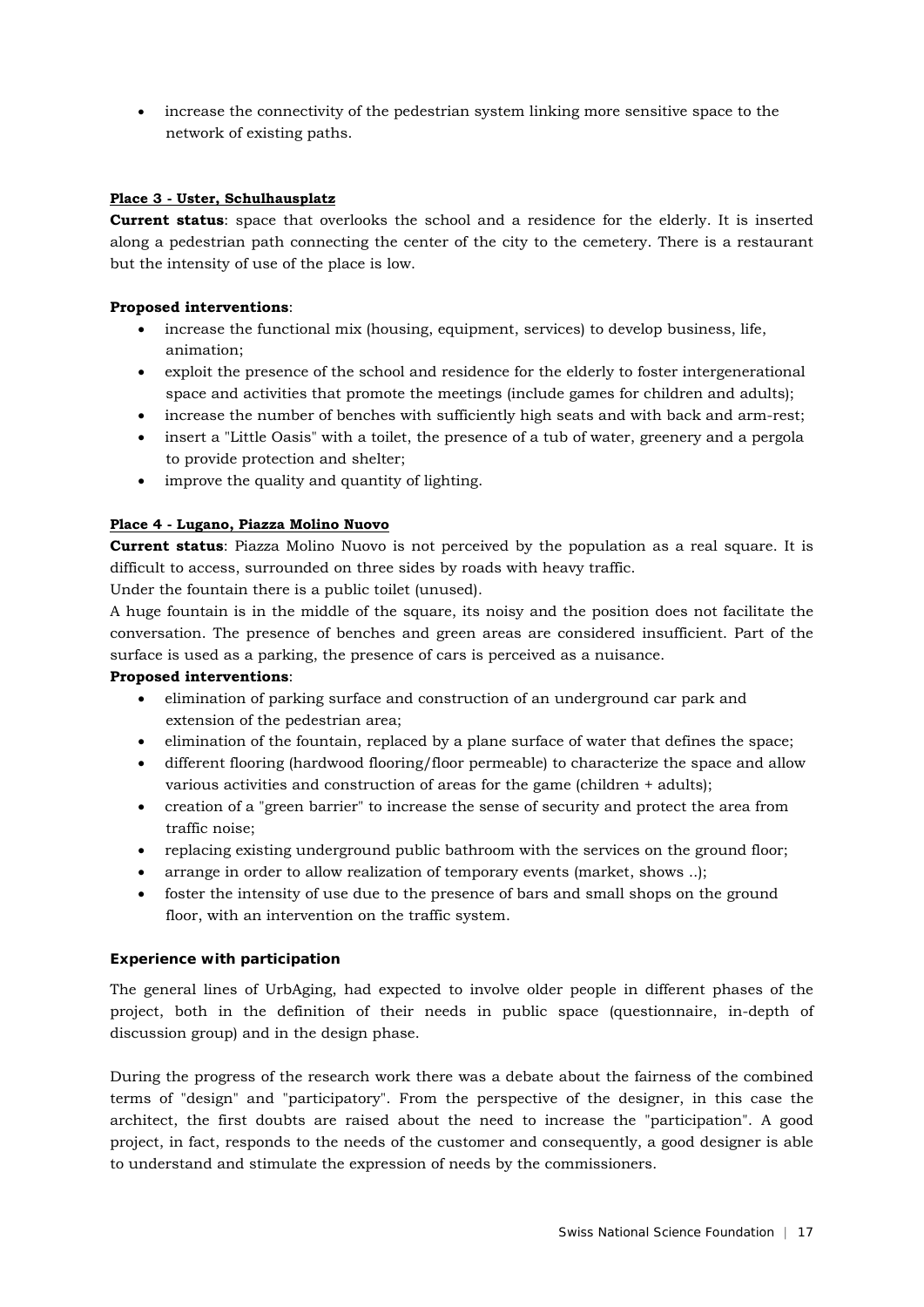The public space however, presents different characteristics than the single building; in particular, the client (public body) does not always integrate users needs, even though he represents the user politically. In a certain sense the client is the community, but the relationship is very different than the traditional client-designer. To find out the needs of citizen we must use specific methods of animation and involvement (such as brain storming, visits of lands, ...).

Stimulating reflection and discussion with concerned citizens to their public space, even in the absence of technical expertise, is essential to increase the suitability to the needs and to suggest future vision.

For these reasons, the research group has favored the use of two concepts. The "shared analysis" represents the collection (by the designer and the planners) of key information about needs, problems and expectations of citizen. At this stage it is important to encourage discussion on the basis of some key issues that have been identified previously; in our case through the questionnaire and meetings with key players. The second concept, the "inclusive design", represents an attempt to strengthen and involve the stakeholders in different phases of the project, asking for example for concrete ideas and suggestions, or by taking positions on proposals outlined. The experiences of UrbAging in this sense are very positive. The participants expressed their views on different, concrete design proposals and also helped with design elements of the concept (for example, little oasis and pleasant places to stop along footpaths).

On the basis of simple observations and impressions of the people involved, in particular in discussion groups, we can say that in Lugano there was a greater involvement of people working professionally in the areas affected by the research, while in comparison, the involvement of interested, meant as older people in the rule of users, was less strong. Whereas, in Uster there was a more significant involvement of older people.

In both cities, on the base of issues discussed in this debate, most of the people involved in the discussions, had already taken part in the written inquiry, which revealed to be an important channel to raise awareness in order to involve the elderly in following stages. The call for the afternoon discussion group that was started by the research group, partially in collaboration with the associations of senior citizens, proves to be very successful. In the afternoon of discussion the presence of people still very active and able to speak up for themselves also through other channels has been noticed. In the meantime, other people have find a suitable occasion to be heard.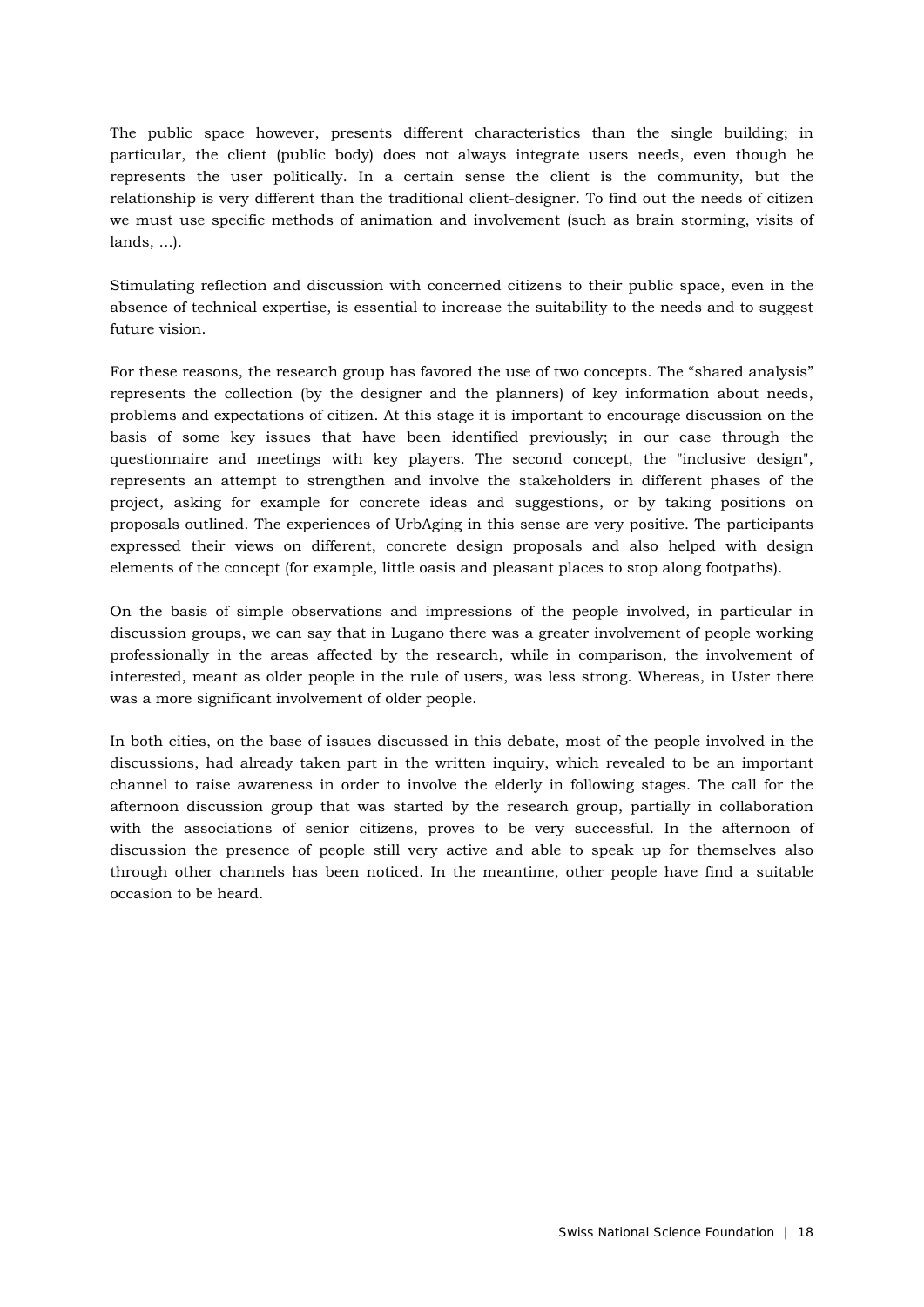# **E. Conclusions**

## **From public space to the sustainable city**

UrbAging, while focusing on public space, is interested in a larger discourse about the relationship between urban space and the ageing society.

The issue of ageing population put itself for the totality of society and territory. In the urban context (periurban areas included) the density of population on one hand and the possibilities of intervention on the built environment on the other influence the quality of life and raise the question of ageing under a particular perspective.

The urban space is:

- a place of concentration of different uses (residence, business, infrastructure etc.) where conflicts can be very sharp;
- a territory in which divergent interests are joined up, administrative space are not consistent with the living spaces and multiple players, which management systems must be complex and articulated;
- a context where the risk of social isolation is greater, in which cultures and different social practices meet, or collide;
- the network's node for exchanging goods, ideas and people, which is important to ensure the efficiency of the system taking into account all potential users.

Schematically we can say that public space plays a crucial role in the quality of a city or an urban space, however the quality of life of a person depends on several factors. From a territorial, planning and design aspect, outdoor public spaces must be definitely considered. In the meantime, a broader sense of "public space" that includes shops and services, residential area and private or semi-private spaces facilities as for example clubs and meeting points for older people, is to be reinforced.

## **Assessment of sustainability**

The findings emerged from UrbAging can be summarized and evaluated through the provided key to sustainable development. In detail:

#### **Society**

A city also caring for elderly is:

- offering opportunities to meet and foster intergenerational relationships;
- strengthening the social network (help and socialization);
- activating participation, increasing sense of responsibility, sharing and co-decision;
- fighting the isolation and sense of loneliness;
- stimulating social cohesion through appropriate relations between public and private space (keep the place of residence during the different stage of life, ...);
- stimulating and enhancing sense of belonging to community;
- considering a role of civil society in the management of the territory;
- promoting the independence of the elderly;
- make use of the knowledge and life experience of elderly, seen as an active actor;
- paying attention to a security conditions (both in the perception and effective);
- having ability to mitigate architectural barriers and their effects on persons with reduced mobility;
- increasing equity of urban space by promoting freedom of movement and choose of place of residence to all citizens.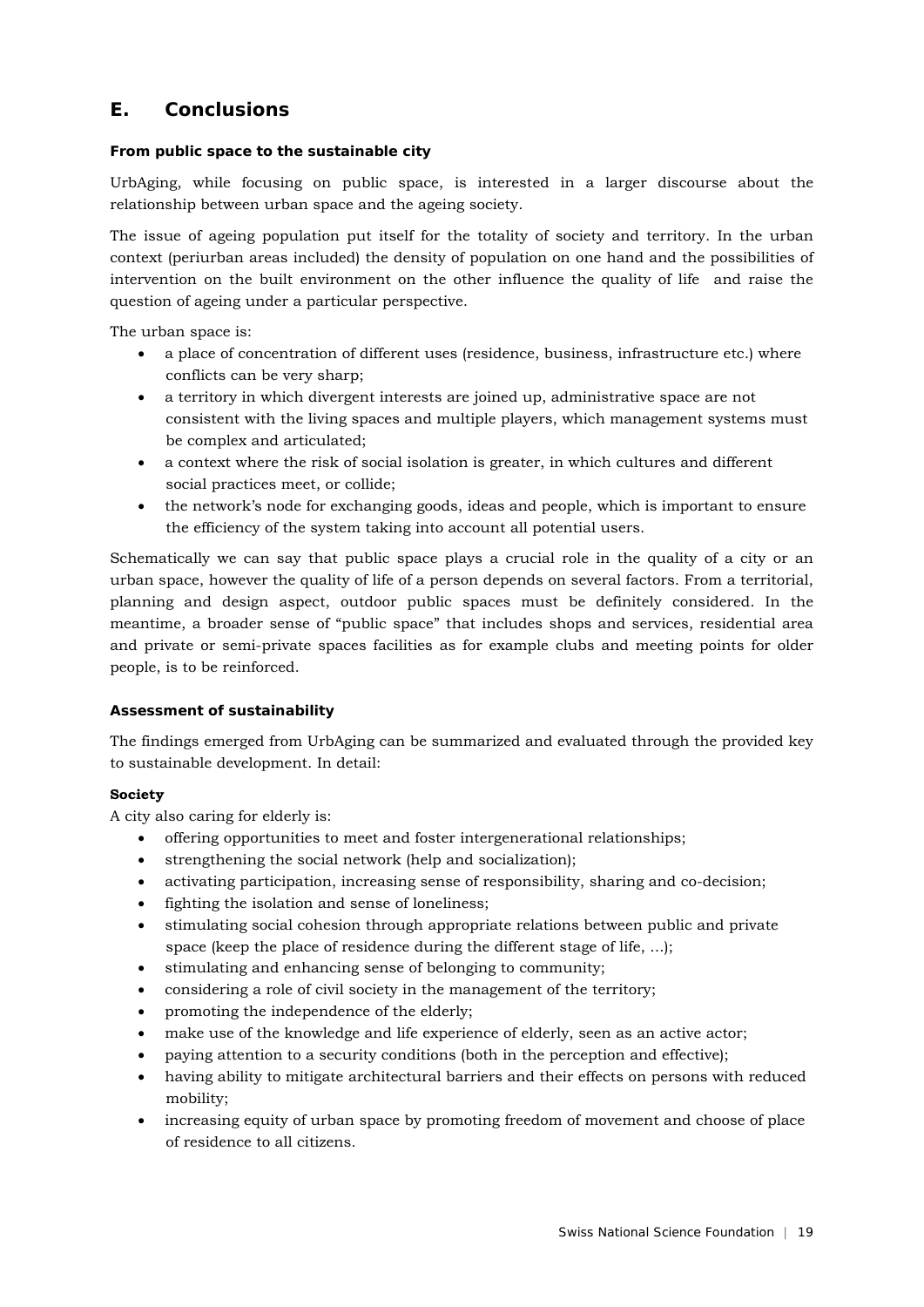## **Environment**

A city also caring for elderly persons is:

- reducing the environmental pollution due to the efforts to ensure comfort (control/mitigation);
- increasing the quantity and quality of urban green spaces to ensure adequate public space, through the creation of new spaces or restoration and enhancement of natural compartments;
- developing integrated city and neighborhood that allows short paths due to proximity;
- creating space easily traveled on foot or by bike through a dense network of attractive pedestrian pathways;
- developing new buildings with mixed uses and integrated into the urban fabric, which reduces the polarization of the area and consequent traffic generated;
- improving the accessibility of services, public space and residence without having to resort to private transport.

## **Economy**

A city also caring for elderly persons is:

- increasing collaboration between private and public sector to respond efficiently to the needs of care, residential needs, and services related;
- involving a greater interconnection between space and a higher intensity, resulting in lower costs of urbanization;
- paving the way for a better quality of life and aging in good health with fewer health care costs;
- increasing the efficiency through the residential area qualities, better connectivity and appropriate use of space (average size apartments, adequacy of space or neighborhoods for different stages of life);
- building a social context in which it recognizes and enhances the potential value and the resources represented by the elderly in terms of competence, wisdom and time available;
- ensuring an efficient use of space (public and private) with consequent increased sustainability of investments (fight the problem of districts villa converted into new dismissed urban areas);
- improving the ability to provide adequate responses to the various available fund by ensuring the diversity of the economy fabric and its strength.

## **Meaning and relevance of interdisciplinary work**

Urban studies are basically an interdisciplinary science, although the different discipline tends somehow to isolate specific scientific disciplinary approaches. Shakespeare said "City is the people", which means, at least, that without people it is not possible to build and to manage a city. Any urban space is mainly driven by the constant input of its inhabitants, in parallel with the authorities that, in the best figure, represent them. Technician and scientist have certainly a rule to play in the assessment and in the technical advisory, but the attention to the needs of the "clients/users/citizens" is more and more important (at least in Switzerland).

It is a matter of cultural approach concerning the ability and the readiness to enter into a dialogue. It's all about attitude. Architects have to do architecture, if they manage to define the place and the objectives; social scientist have to study society, if they are able to find a serious theme to be addressed; citizens will still have to be the backbone of the city, whichever age they have.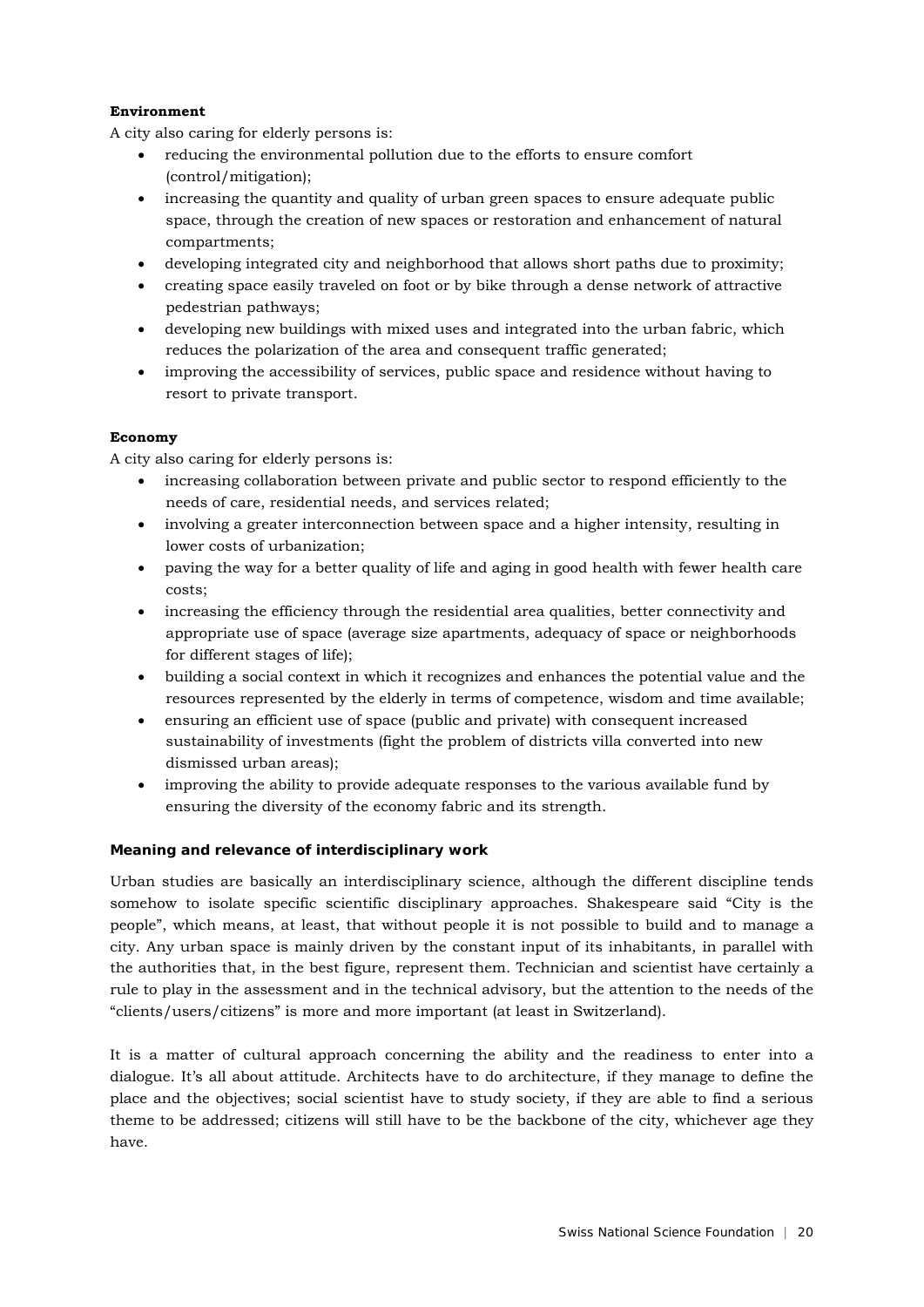# **F. Major target audiences addressed by your project**

*With target audiences, all of the institutions concerned by the research results are meant. They are interlocutors in the domain of NRP 54 active in politics, practice, education or communication (federal, cantonal or municipal administration, private or public institutions, companies etc.).* 

*The information to be stated below will allow the Steering Committee a better focus on the implementation and transfer-activities.* 

## **Institution / contact person / address**

Città di Lugano, Dicastero integrazione e informazione sociale / Nicoletta Mariolini (Municipale) / Lugano / Piazza della Riforma 1, 6900 Lugano

Canton Ticino / DSS - Ufficio prevenzione e valutazione sanitaria / Antoine Casabianca / Orico 6, 6500 Bellinzona

Canton Ticino / DT - sezione sviluppo territoriale / Andrea Felicioni / Franscini 17, 6500 Bellinzona Leiterin Heime der Stadt Uster / Marianne Dobler / Dietenrainweg 15, 8613 Riedikon

Stadt Uster / Esther Rickenbacher (Stadträtin, Abteilungsvorsteherin Gesundheit) / Stadthaus, 8610 Uster

Uster, Thomas Rentsch, Abteilungsleiter Gesundheit, Bahnhofstr. 17, 8610 Uster Stadt

Associazione Ticinese Terza Età (ATTE) / Pietro Martinelli (Presidente) / 6946 Ponte Capriasca

Associazione Ticinese Terza Età (ATTE) / Stefano Motta (segretario) / Viale Olgiati, 38b / 6512 Giubiasco

PIPA - prevenzione incidenti persone anziane / Raquel Zirpoli (Coordinatrice) / Viale Olgiati 38b, 6512 Giubiasco

Leiterin Pro Senectute Ortsvertretung Uster / Ursula Aebersold / Gerbestrasse 5, 8610 Uster

Leiterin Spitex Dienste Uster / Silvia Tavaretti / Seestr. 7, 8610 Uster

Benabita Stiftung, Uster / Hans Thalmann (Präsident) / Bankstrasse 8, 8610 Uster

Gruppo Moderazione del Traffico / Cristina Terrani/ Gaggio, 6439 Bioggio

FTIA (Federazione Ticinese Integrazione Andicap) / Luca Bertoni / Berta 28, CP 834, 6512 Giubiasco

Stadtplaner Uster / Walter Ulmann / Abteilung Bau, Stadtraum und Natur, Oberlandstr. 78, 8610 Uster

Joseph Schlegel, Abteilungssekretär Bau, zustandig für behindertengerechtes Bauen / Oberlandstr. 78, 8610 Uster

Servizio geriatrico dell'Ospedale Beata Vergine di Mendrisio / Rita Pezzati (psicologa e psicoterapeuta) / Mendrisio

Città di Lugano / Dicastero servizi urbani / Sezione Verde Pubblico cittadina / Rudolf Blauenstein (Responsabile) / Via Sonvico 4 A / 6900 Lugano

Istituti sociali della città di Lugano / Luca Cao / Via Marco da Carona 10, 6900 Lugano

Servizio cure a domicilio del Luganese (SCuDo) / Marco Treichler / Via Brentani 11, CP 4543, 6904 Lugano

Pro Senectute (centro diurno anziani) / Via Vanoni 8/10, CP 4664, 6904 Lugano

Città di Lugano / Dicastero Territorio / Mobilità lenta / Roberto Poggiati / Via della Posta 8 / 6900 Lugano

Croce rossa svizzera - Sezione del Luganese - Il mondo dell'anziano / Via alla Campagna 9, 6900 Lugano

Associazione luganese trasporto andicappati e invalidi nella regione (ALTAIR) / Via Loreto 8, CP 41, 6907 Lugano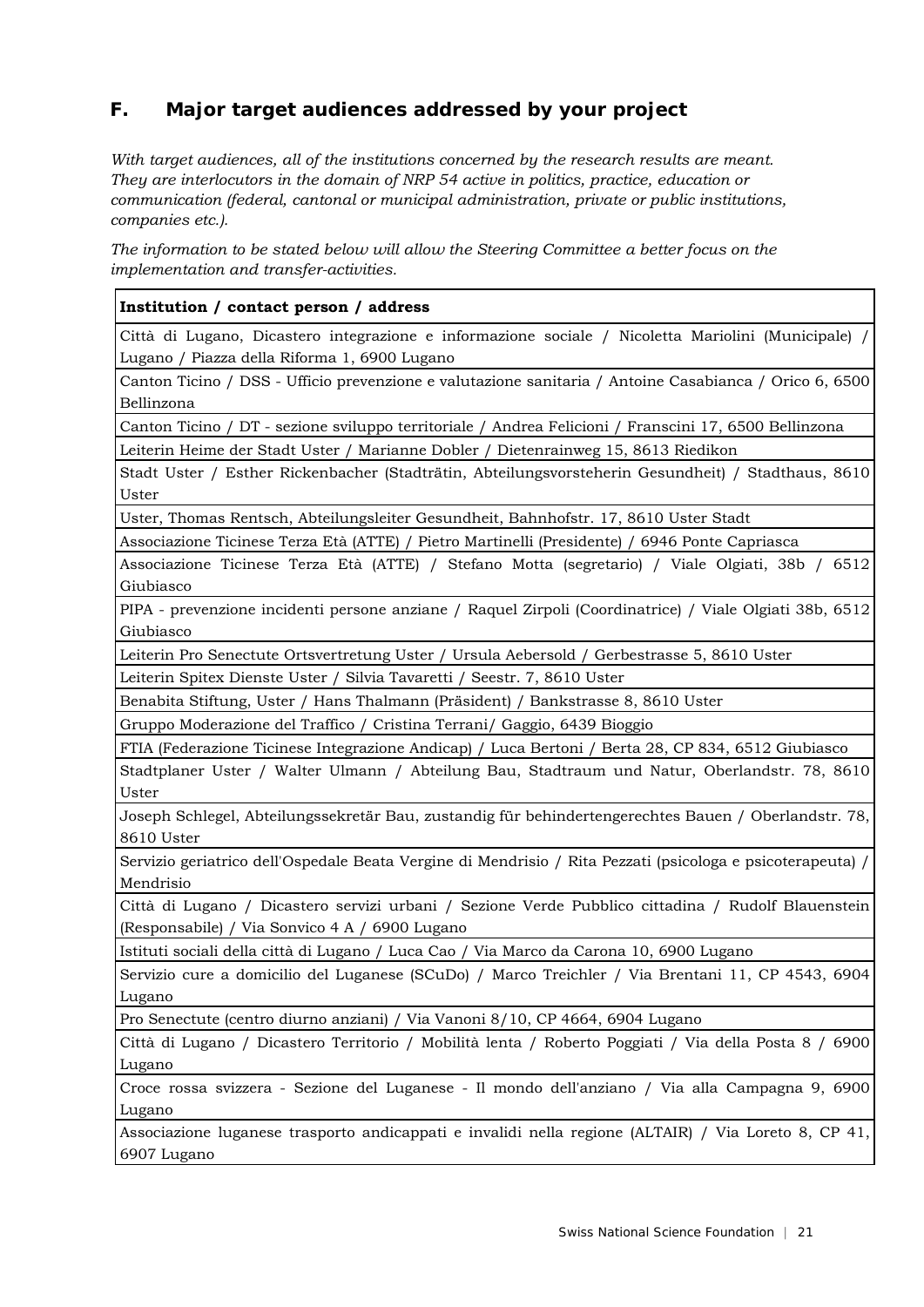Zürcher Hochschule Winterthur ZHW, Center for Urban Landscape / Prof. Dr. Max Bosshard / Tössfeldstrasse 11, CH-8401 Winterthur

Geografisches Institut Universität Zürich / Dr. Elisabeth Bühler-Conrad / Winterthurerstrasse 190, CH-8057 Zürich

Département de géographie - Faculté des sciences économiques et sociales UNIMAIL / Prof. Dr. Bernard Debarbieux / Boulevard du Pont-d'Arve 40, CH-1211 Genève 4

Institut de Géographie - Université de Neuchâtel / Prof. Dr. Etienne Piguet / Espace Louis-Agassiz 1, CH-2000 Neuchâtel

FNP Sottostazione Sud delle Alpi / Dr. Marco Moretti / Via Belsoggiorno 22, P.O. Box 57, CH-6504 Bellinzona

Basler Institut für Sozialforschung und Sozialplanung der Hochschule für Pädagogik und Soziale Arbeit beider Basel / Prof. Dr. Matthias Drilling / Thiersteinerallee 57, CH- 4053 Basel

Stand der Dinge: Leben in der s5-Stadt /Prof. Johanna Rolshoven / www.s5-stadt.ch

Institut für Städtebau - ETH Hönggerberg, HIL H 46.3 / Christoph Blaser / Wolfgang-Pauli-Str. 15, CH-8093 Zürich

Verein benabita / Bankstrasse 8, CH-8610 Uster

SUPSI / Dr. Cristina Kopreinig Guzzi / C.P. 72, CH-6952 Canobbio

Architect and antropologist / Dr. Franco La Cecla / Milano, Parigi

Dipartimento di Sociologia - Facoltà di Scienze Politiche - Università di Bologna / Prof. Dr. Giovanni Pieretti / Strada Maggiore 45, I-40125 Bologna

'Villes-amies des ainés" – OMS / Dr. Charles Petitot / Bruxelles

Coordinatore del progetto WELHOPS / Dr. Arch. AlessandroTugnoli / Emilia Romana

Département Géographie et aménagement - Université de Toulouse II - Le Mirail / Alice Rouyer / 5 allées Antonio Machado, F-31058 TOULOUSE Cedex 9

Urbact 2 / Giuseppe Panebianco /Comune di Roma - Department XIV Local Development, Training and Labour Policies

HCU Hamburg Department Stadtplanung - Institut für Stadt- und Regionalökonomie/-soziologie / Prof. Dr. Ingrid Breckner / c/o TUHH, Schwarzenbergstr. 95 D, D-21073 Hamburg

ISW Institut für Städtebau und Wohnungswesen / Dr. Katja Beaujean / Steinheilstraße 1, D-80333 München

Schader-Stiftung / Geschäftsstelle / Karlstraße 85, 64285 Darmstadt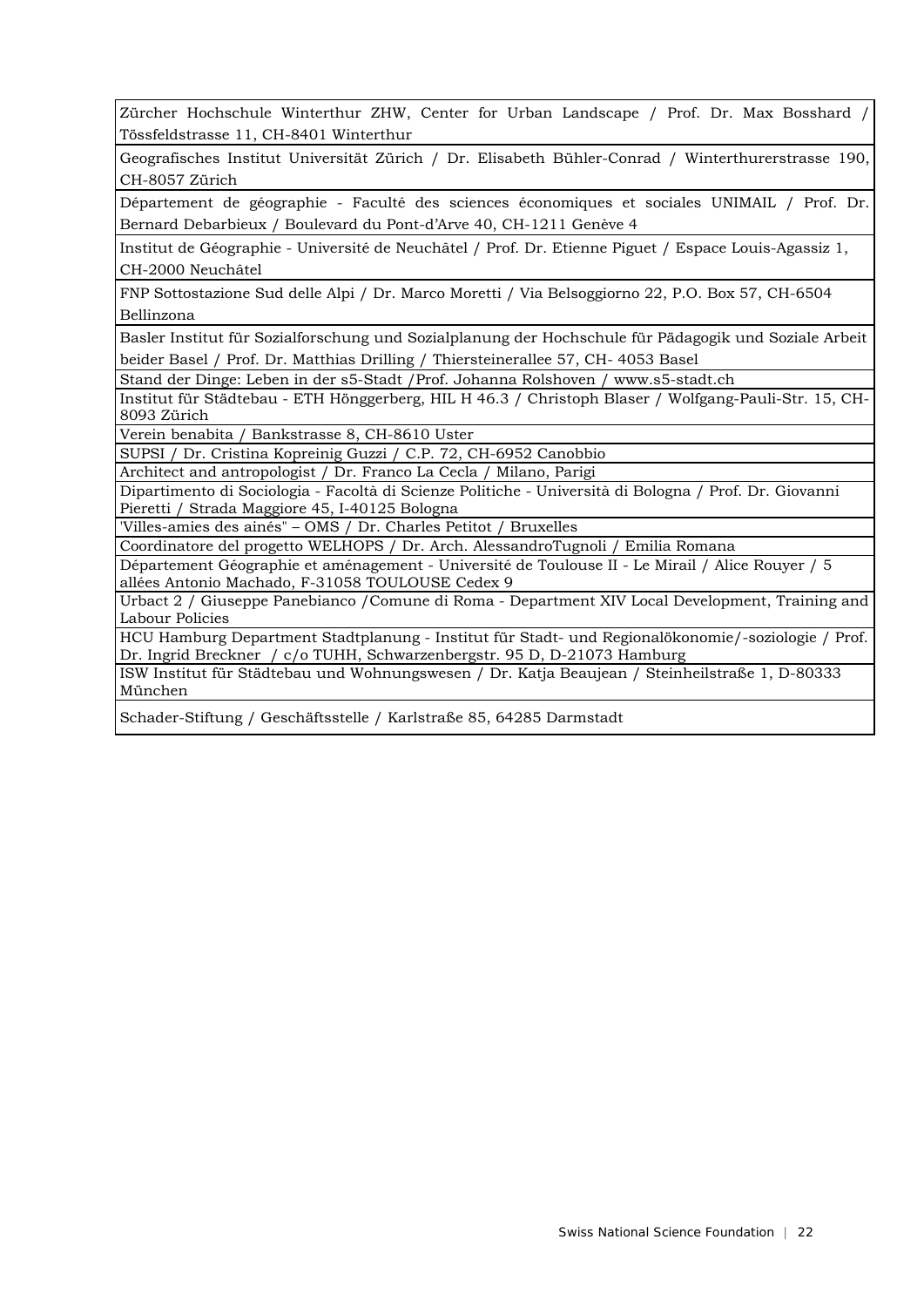# **G. Three main messages**

- 1. The high quality of public space makes a "good city". The city of the future will be built around an efficient network of public spaces of different nature, responding to the various needs of the contemporary society. For elders, public space play different role: socialization places and intergenerational relationship on one hand, and place of calmness and relaxation on the other. In both cases, public space have to give a sense of security and offer a high standard of environmental comfort. Public spaces have to be accessible and connected through a tight network of pedestrian path that can ensure a pleasant walking use of the space.
- 2. The city of the future is inclusive and pluralist and encourages intergenerational coexistence. The "city for the elderly" should not exist. Instead, it should be built the city for all, a city in which all generations will recognize them and feel comfortable, including the elderly. A special attention will be given to the weakest part of our society, and we think especially to the "physically disabled" people, also called in French "personnes à mobilité réduite" (person with reduced mobility). Those needs have to be gathered directly from the users of the public space trough participatory process. The idea of an integrated city results in improving the transversal approach and the interaction between different actors as administrative, private, association, users, politicians, … Being attentive to the weakest user of the urban space means to perform a balance act among all the actors. It is not just a matter of eliminating the "architectural barriers", but the abilities to respond to different actors without compromise a ordered operation of the city.
- 3. Quality of life implies also the strengthening of cohabitation between the different generations. The built environment (public space and residential space) contributes to a better social cohesion at certain conditions. First: the refusal of ghettos generated by economical, social and non-systemic way of thinking. Second: moving away from the misleading thinking patterns in single disciplines and technical approaches, towards an interdisciplinary attitude. In the contemporary society and cities, standardized solutions are not possible. In our society the different age groups, elders as well as young people or other social groups, are very heterogeneous and require different responses. In the city of the future the elders should be considered a fundamental resource with proactive attitude, instead of a passive actor.

# **H. Changes regarding the original research plan and explanations**

No major changes have been introduced regarding the research plan, if not in the timetable that had to be adjusted constantly.

During the last two phases (projects and recommendation) the amount of general data collected in the first phase (distribution of elderly, accessibility and service distribution and also intrinsic quality of public spaces) have been used less than planned. We can explain this change with three factors:

- the overestimation of basis information for the concrete proposal phases:
- the difficulties to integrate general data into local project;
- the little interest expressed by authorities for concrete project and the choice to make more abstract proposition;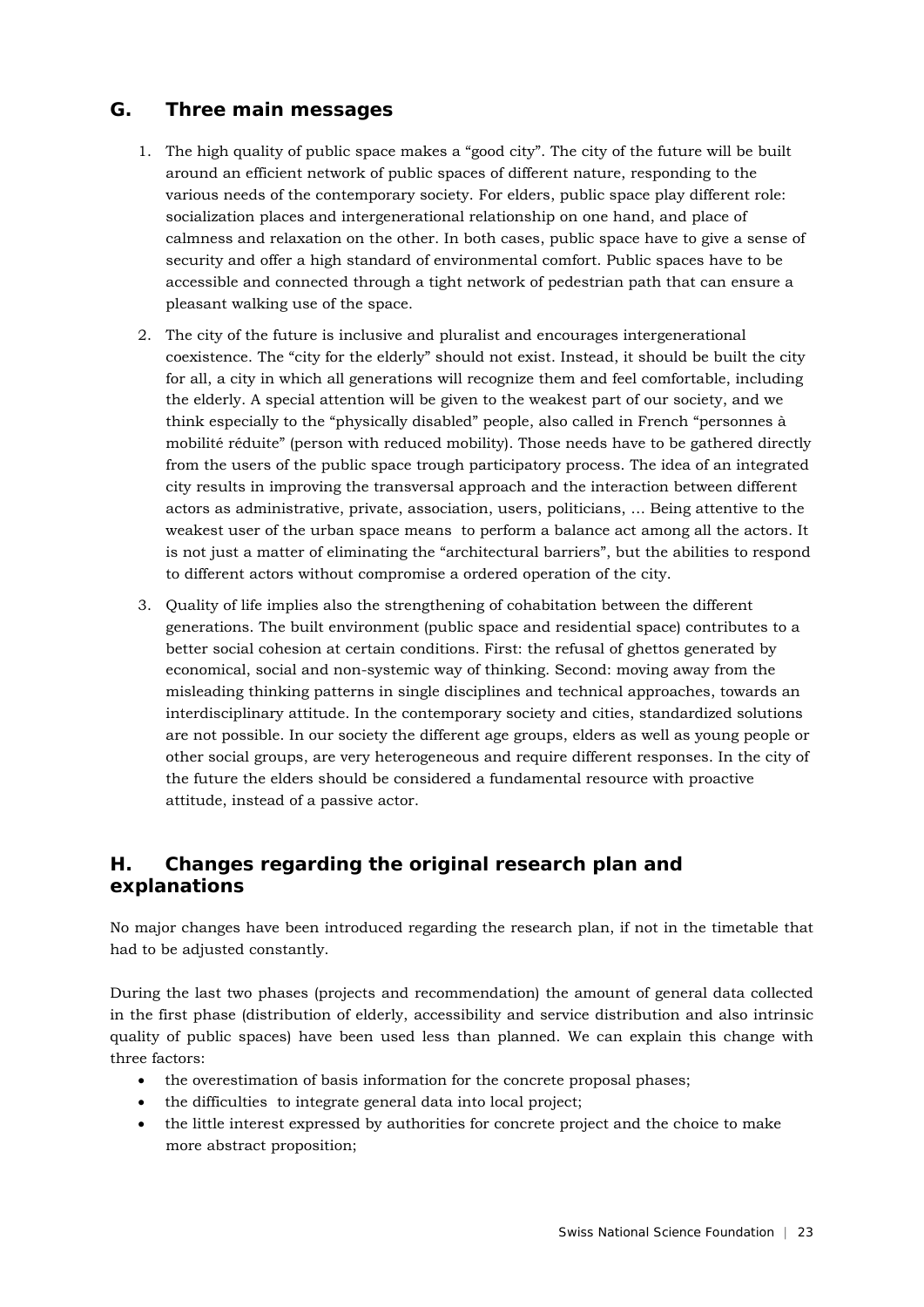# **I. Strengths and weaknesses**

## **Strengths:**

- Cooperation between architectural, planning and human science researcher have permitted a deep analysis of the public space seen from different perspectives.
- Active participation of elderly and their association, linked with cooperation with the local authorities have permitted constant feedback on the research design and the objective of the research.
- Interdisciplinary discussions about the concept of participation have permitted, from different position, to focus on the concrete way on how to integrate the opinion of the involved people.
- The extensions of the network of specialist and professionals that have expressed interest for the research has permit a strong involvement of civil society, the media and the elders themselves.
- The concrete objective of the research define practical recommendation towards an increase of the suitability of public space for an ageing society – has permitted to define quicker the main issue that had to be addressed.
- Proposal of project made on existing public space as concrete confrontation with the reality, seen from a researcher perspective and not the more bounded activity of project, enable more experimentation and stronger exemplarities.

## **Weaknesses:**

- The commitment during the design phase of the research by the two local authorities, although it never fails, was not so strong to ensure practical influences of the applied research developed on the field, in particular concerning the projects. The lack of concrete application on the field was clearly explained to all the participants, to avoid frustration to the persons involved in the participatory process.
- Duration of the research was too short to really enter in a territorial dynamics (building the network, first applications of findings, project mandate, etc).
- Tendencies of over-specialization of discourses and professional interventions in conflict with the systemic approach promoted by the research project Urbaging.

# **J. Please outline the expected contribution of your project to the most relevant key questions of NRP 54**

*Find the key questions below, choose the ones that are relevant for your project and state your contributions to these questions:* 

## **Space**

*How can the functioning and development of the built environment be described, explained, understood and modelled?* 

The public space has to be studied in a more complex way. The increasing attention to eliminating the architectural barriers, must be accompanied by an awareness of sociopsychological needs, mobility and accessibility systems (ex. pedestrian routes).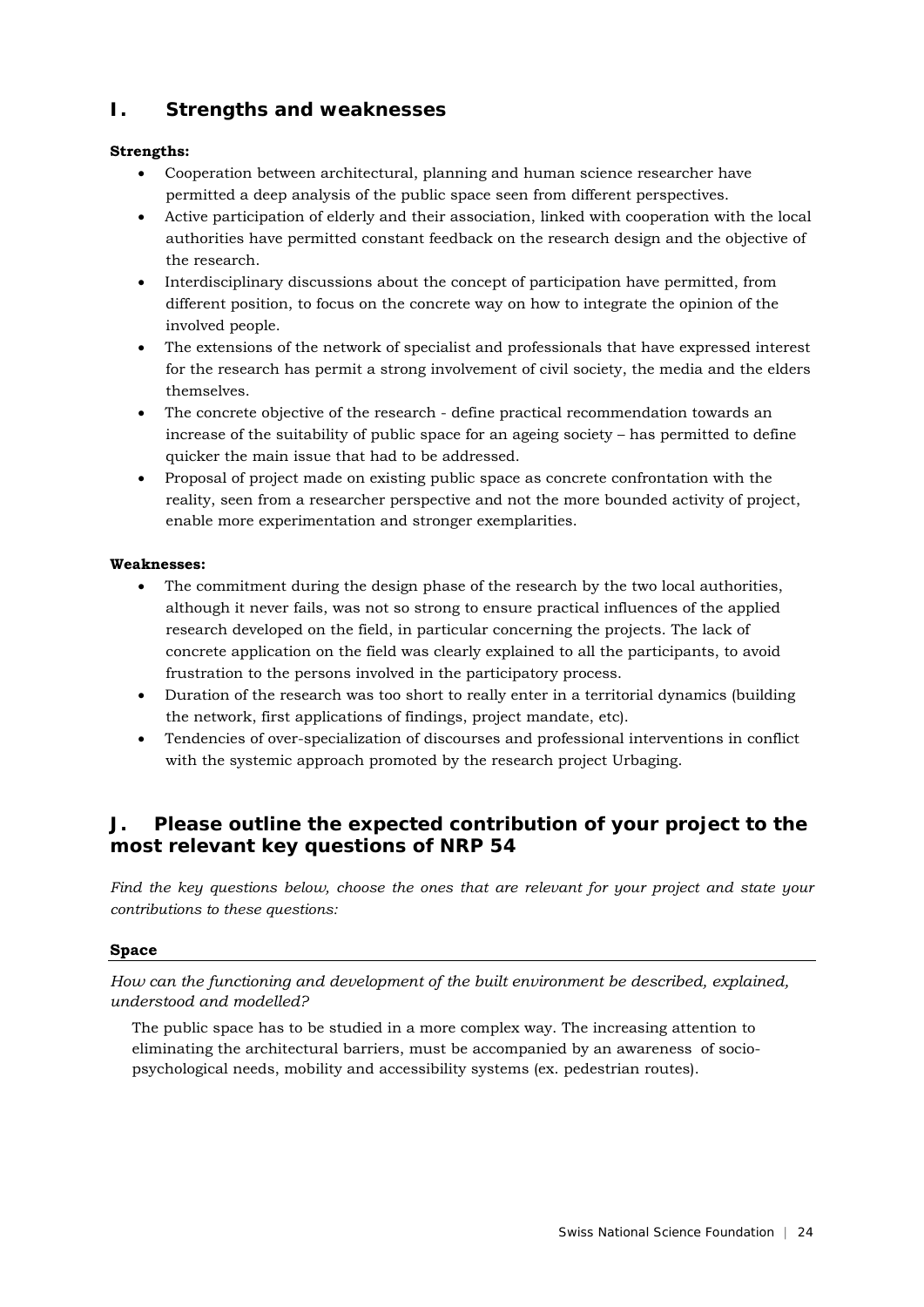*How does the existing development process, including the roles and strategies of architects, developers, planners, the construction sector and infrastructure providers, shape the built environment?* 

Test new instruments (legal, governmental or project), considering that physical qualities of an area are not sufficient to determine the perceived quality and the level of user satisfaction. Assessing the level of user satisfaction is not a "simply" matter of physical space but is much more complex.

*How should organisations (at the institutional, legislative and informal levels) integrate aspects of sustainability in the design and planning of the built environment?* 

The design and planning process should integrate a public participation of the inhabitants and open to a new concept of the future city. The role of public space, the functions of the city and its spaces, flow and density, energy and mobility are some central issues that contribute to the quality of the build environment and should be studied and integrated in planning process in the future of city's management.

## **Infrastructure**

*How can aspects of sustainability be taken into consideration while operating and managing the structures and infrastructure of the built environment?* 

*How should the built environment be adapted to changing requirements of well-being?* 

The well-being should be based on the consideration of the people's life experiences. The design of build environment should therefore encourage social classes and different ages groups to feel at ease with each other in public spaces. There should be enough adequate physical space for multicultural society. The way of adapting places has to be always attended locally and developed to the specific needs of inhabitants. The elders massively use the public space. Multiple city - plural society!

## **Materials and Energy**

*How do aspects of sustainability affect the management of resources (land, water, materials, energy) within the built environment?* 

## *How should resources be considered in the operation and management of the built environment?*

The scarceness of soil is a major issue to be addressed. A new use of urban space, trough better project of public space, could generate an intensification process of the urban system increasing consequently the attractiveness to cities.

## **K. Implications and recommendations for practice and science**

#### **The implications for practice are that:**

- Building an interdisciplinary approach and linking together health and territorial/urban issues, especially in case of architectural approach of the project.
- Developing the "concept of quality of life" and implementing together with the civil society (considering each citizen's needs).
- Local authorities should play a major role in the pondering of opposite interests.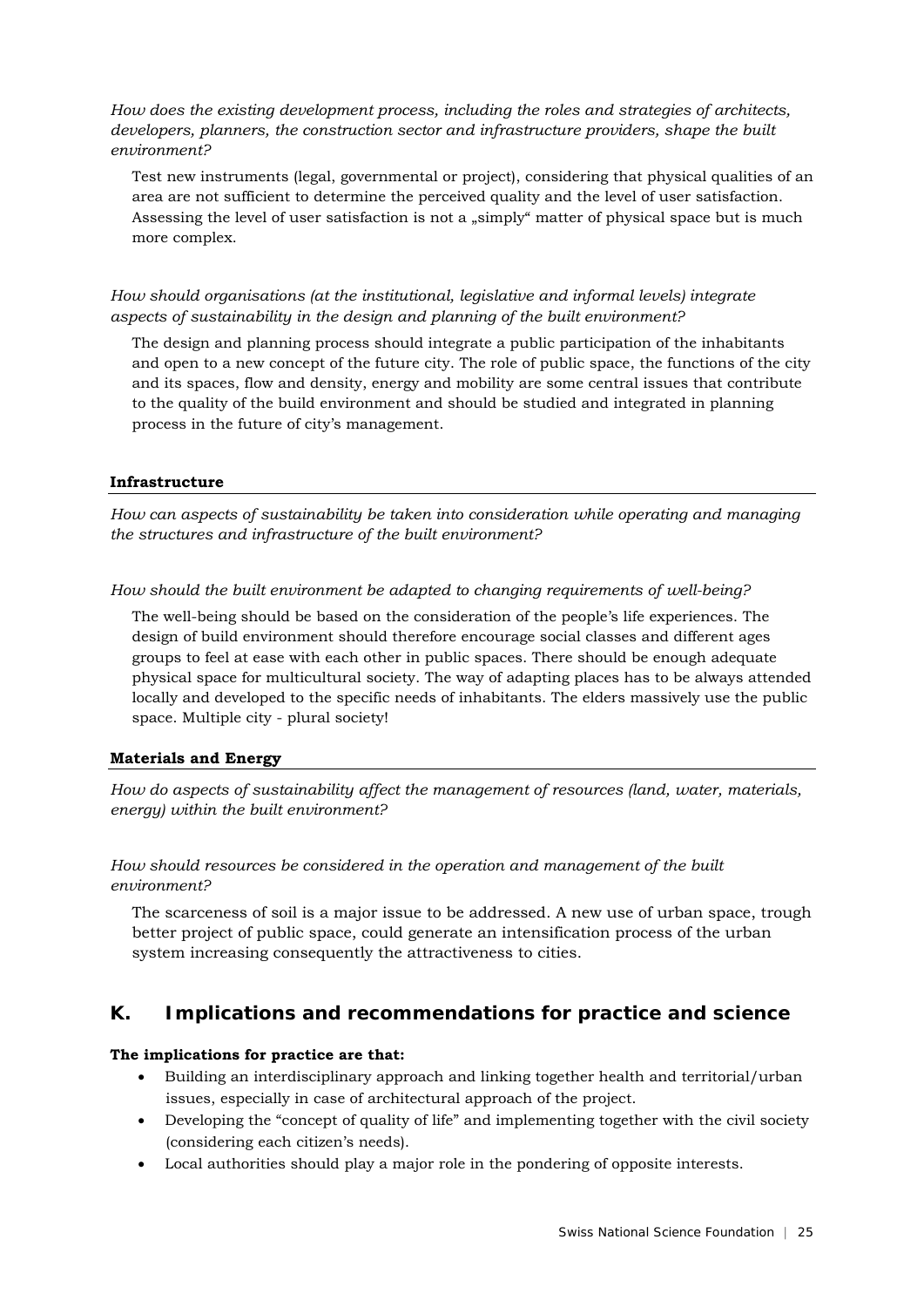The recommendations for practice are resumed in the MANIFESTO (cfr. Appendix D), which contains the main issues of an adequate Public Space for elder needs:

The founding principle are organised in three scopes:

- "Process management"
	- o governance
	- o participation
	- o mainstreaming
- "Urban context"
	- o accessibility
	- o connectivity
	- o intensity
- "Quality of spaces"
	- o conviviality
	- o security
	- o flexibility
	- o comfort

In order to make explicit the general principles and to contribute to the decision-making and designing process, a helping tool will be develop (www.urbaging.ch).

The public space for the aged person is certainly attainable with a fair dose of common sense, but the sectors and needs to be taken into account at the same time, are countless. It is impossible to answer unequivocally to the question: how should the city be built to be suitable for elderly people? It is a matter of method and approach and therefore the research focused on the elaboration of a tool for helping the decision-making process. The tool intends to guide the designer, the public administrator or the consultant to reflect, through questions on the relevant criteria to create a public space adequate to the elderly people needs. In addition, the global vision of the issue should be maintained.

Build a society suitable for all ages means to be attentive to every generation and its reciprocal relationships. Elderly are an important and growing part of our society, therefore we have to integrate them into a developing process of our environment. A society that pays attention to all its social components is going toward a sustainable development.

#### **The implications for science are that:**

- The cooperation between architecture and social science is very profitable, but has to be addressed already at the beginning with the definition of precise boundaries and mutual expectations. Taking into account the possibility to enter in a participatory process is very challenging, for urban designer and architect in particular.
- Urban designer normally considers the link between analytical data and concrete proposal a necessary step toward good project, but it is not always easy to collect the right information for the foreseen project. The problems, beside territories and their changes, have to be defined more clearly to increase the impact and the efficiency of the multidisciplinary work. In the urban studies still exist a huge gap between analytical tools and concrete interventions.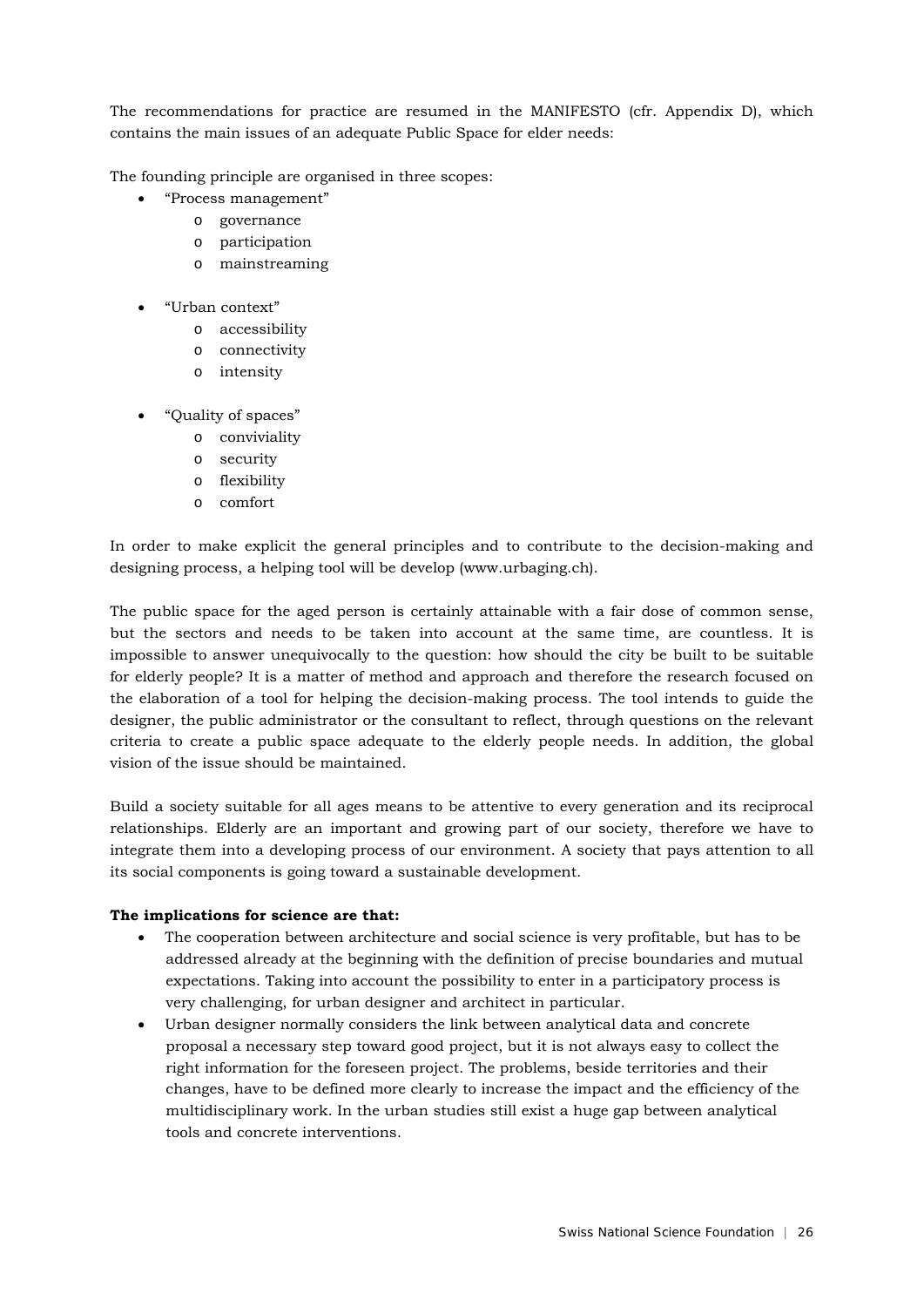• The cross of macro analysis (municipality), micro- analysis (single space) and the mesoscale (networking infrastructure) give a new dimension into the space where architectural research, in parallel with urban studies, can operate.

## **The recommendations for science are that:**

- A participatory process is a valuable way to collect and to understand a territorial situation and can give means to improve the dialogue with practitioner.
- An applied research that serves as example to establish the guidelines cannot be thought as a normal analysis or a project mandate.
- According to the mainstreaming concept of sustainable development, applied research has to be done with a continuous confrontation with the people's daily life and their needs.
- Interdisciplinary researches have to be discussed deeply. The topic is the same; the methods and the objectives can be in conflict.

# **L. Future plans (planned future activities of the applicants in this area)**

- Implementation and dissemination of the main recommendations trough the interactive Decision Support System available at www.urbaging.ch, and by other means.
- Definition of a concrete way to develop consultancy activities towards public institutions and professionals.
- Publication of a book regarding the theme of elderly and the city, as a result of the research and of the international congress organized in Lugano as a conclusion of the research project.
- Deepen the relation between health and territorial issues, including the residential dimension within the city and the quality and suitability of the housing offer.
- Consider the actual trends of urban development linked with the demographic shift in territorial organization perspective (intensity, connectivity, …).
- Coordination as Guest Editor of a special issue of the GERONTECHNOLOGY Journal Designing technology and environment for independent living and social participation of older persons in good health, comfort and safety. Special issue: Urbaging the city and older people (www.gerontechjournal.net)